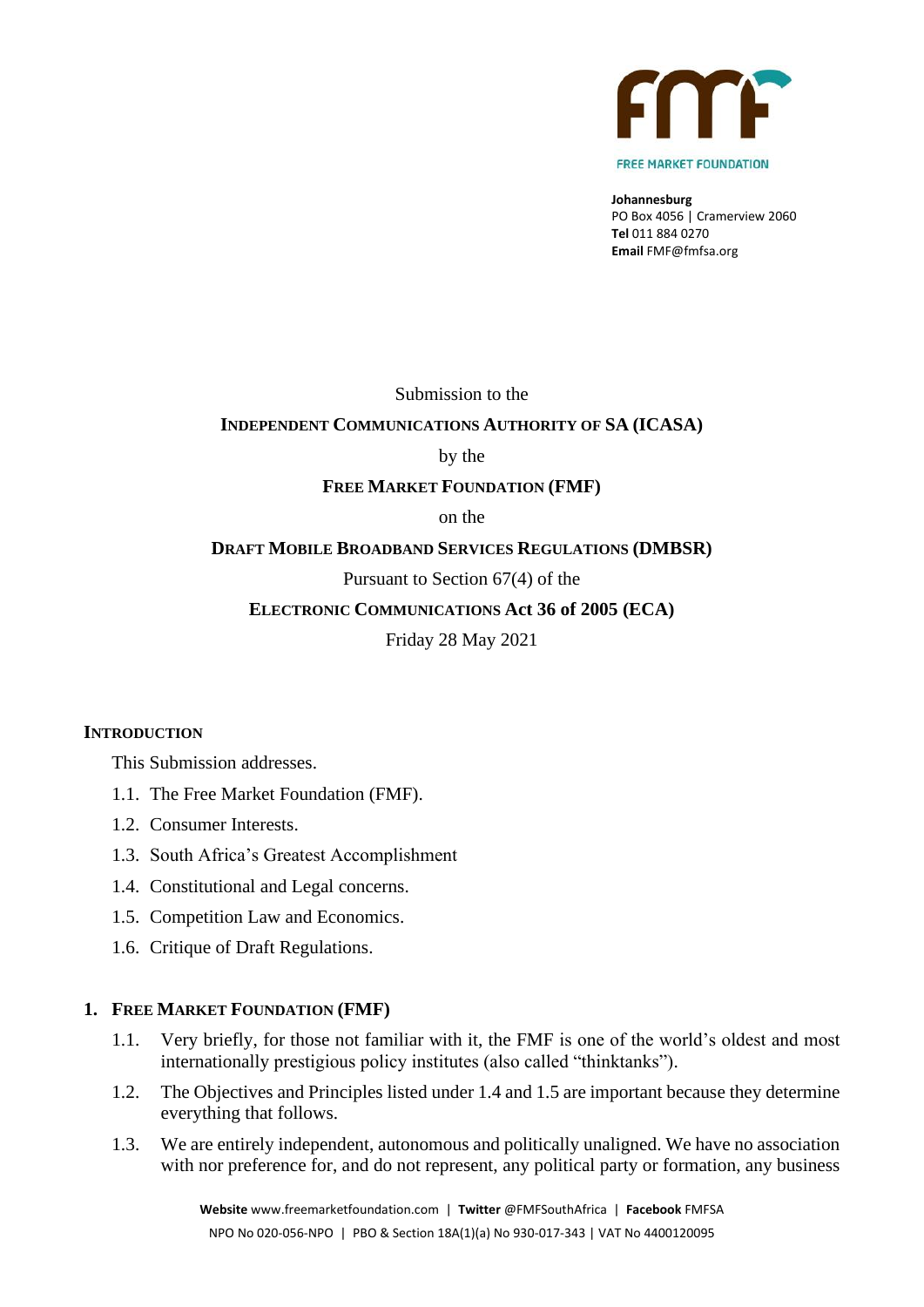or labour formation, any government, or any NGO or civil society organisation. All funding we received is conditional upon us never being expected to compromise our Objectives and Principles.

- 1.4. The FMF's redacted Constitutional Objectives include the promotion of:
	- 1.4.1. Human rights and democracy.
	- 1.4.2. Access to media and a free press.
	- 1.4.3. The open society, rule of law and personal and economic freedom.
	- 1.4.4. High economic growth and reduction of poverty and unemployment.
	- 1.4.5. Development and fostering of free enterprise on a national and international basis.
	- 1.4.6. Education of the government and the general public regarding sound economic principles.
- 1.5. The FMF's guiding Principles include:
	- 1.5.1. All people have the right to life and to conduct it as they see fit, provided they do not impinge the similar rights of others.
	- 1.5.2. All people have the right to own and control property, including the produce of their efforts, and to dispose of it as they see fit.
	- 1.5.3. No person may initiate force or the threat of force against any other person.
	- 1.5.4. The only economic system consistent with these fundamental rights is a market economy.

#### **2. CONSUMER RIGHTS AND INTERESTS**

- 2.1. What distinguishes this Submission, and all our Submissions, from virtually all other submissions is that we have no vested interest in the outcome.
- 2.2. In the introduction to the 26 and 27 October 2020 Hearings the Chair, on behalf of ICASA, thanked "stakeholders who participated".
- 2.3. Our sole concern is the rights and interests of consumers (ie all citizens), especially the poor.
- 2.4. The single most important stakeholders, consumers, were not represented at the October 2020 Hearings.
- 2.5. Accordingly, this Submission is consumer-centred. It promotes only the rights and interests of consumers, especially poor consumers.
- 2.6. Consumer interests are best advanced by what the eminent South African economist and anti-apartheid advocate, Prof William 'Bill' Hutt, called "Consumer Sovereignty".
- 2.7. What that means is that freely exercised consumer choices determine which goods and services are sold, and by whom. Consequently freely exercised consumer choices also determine "market structure".
- 2.8. Far from a free economy being "unregulated" it is ruthlessly controlled by consumers.
- 2.9. A pro-consumer government's role is to maximise Consumer Power by maximising the freedom of existing and prospective suppliers to offer and innovate goods and services.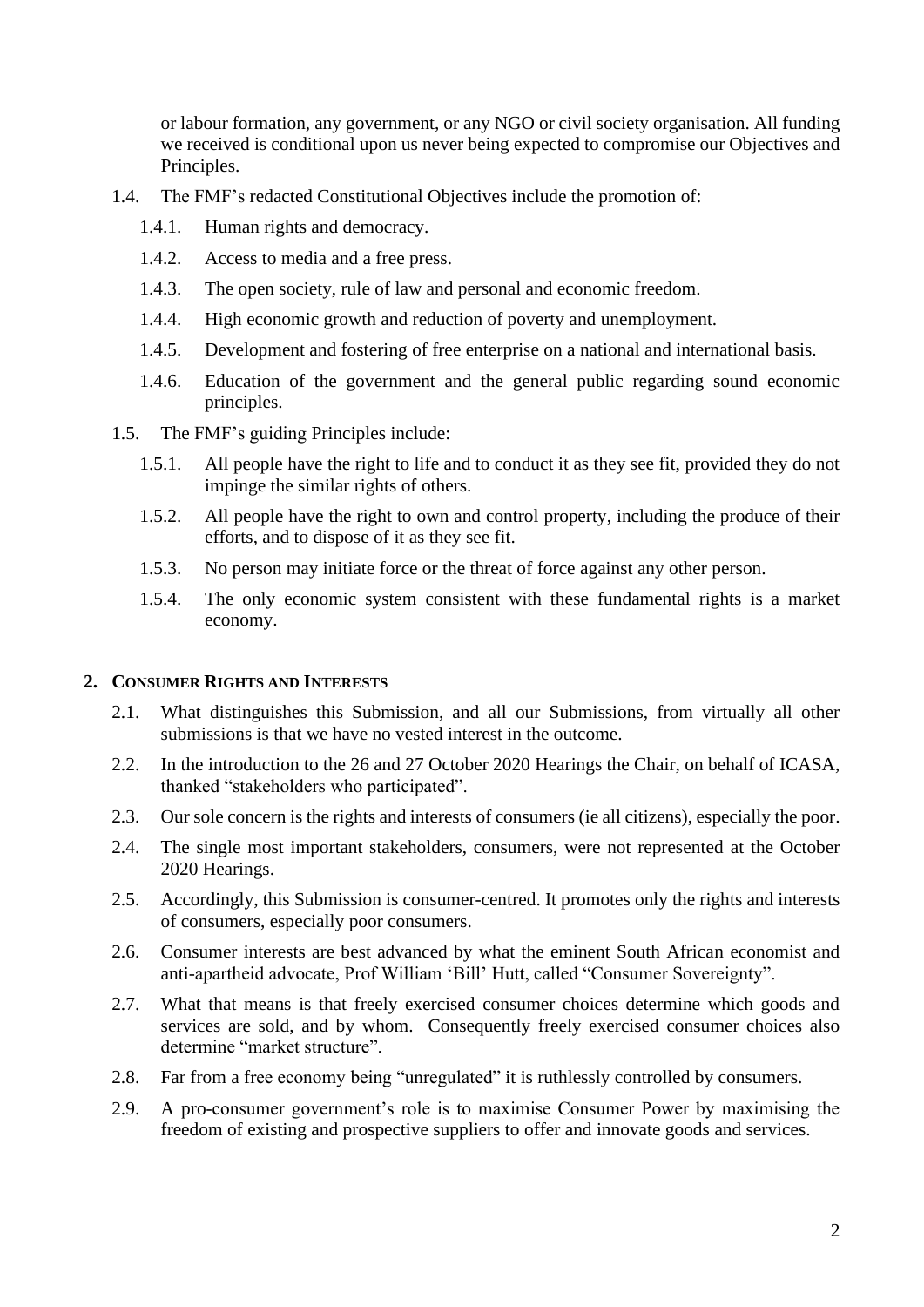- 2.10. A free or relatively free economy is a perpetual Consumer Democracy; consumers "vote" with every rand they spend, withhold, invest or save for what *they* want, not what others – vested interests, lobbies, regulators, ideologues etc – want to force on them.
- 2.11. Consumer Freedom has counter-intuitive implications:
	- 2.11.1. If consumers freely "vote" for a single, a few, or many suppliers, the market structure that emerges is, for consumers, optimal.
	- 2.11.2. It every consumer choses Nokia (as almost all once did), then they have the right to have a single supplier, and no one should force them to buy other products.
	- 2.11.3. If all consumers choose IBM OS (as almost all once did), their right to do so must be respected.
	- 2.11.4. If consumers choose many vehicle brands, they should not have their freedom limited.

(It is unclear how many local and imported brands we have, but AutoTrader lists over 150<sup>1</sup>. Since some brands offer many models, consumers might have 500 choices.)

- 2.11.5. The lowest end of the market is the closest thing to the hypothetical concept of "perfect competition". Consumers "vote" for literally millions of suppliers in the so-called "informal sector". This is in spite of the fact that the entire sector is technically unlawful.
- 2.12. The right thing for the government to do for consumers is ensure that existing and prospective suppliers are free to make offers to consumers.
- 2.13. ICASA says it wants Effective Competition. To achieve this goal it is necessary to liberate consumers from third party (government or supplier) regulation.
- 2.14. We explain this is greater detail below.

## **3. SOUTH AFRICA'S GREATEST ACCOMPLISHMENT**

- 3.1. The relentless assault on large companies like Vodacom and MTN is extremely ill-informed.
- 3.2. The telecoms industry is arguably South Africa's greatest post-apartheid success story.
- 3.3. It was initially presumed that there would be little demand for cellphones, and it was planned that Telkom would supply most people with landline phones. These expectations were dashed when Vodacom and MTN turned out to supply more active units than the entire population, with a coverage of over 95%.
- 3.4. They achieved this alone because the government granted only two licences. Having done so it is now perverse for the government, especially ICASA, to complain of a so-called "duopoly" and their "market dominance".
- 3.5. What was expected? For them to remain small and supply few units? Instead of vilifying them, they should be applauded.
- 3.6. They remained vigorously competitive despite the government having created perfect conditions for "collusion". They built the first private infrastructure since the second World War, and innovated to the point where we are as well served as the world's richest countries.
- 3.7. The worst aspect of ICASA's proposed regulations is that it seeks to penalise success and service. It's based on a paradigm is that success is bad.

<sup>1</sup> https://www.autotrader.co.za/makes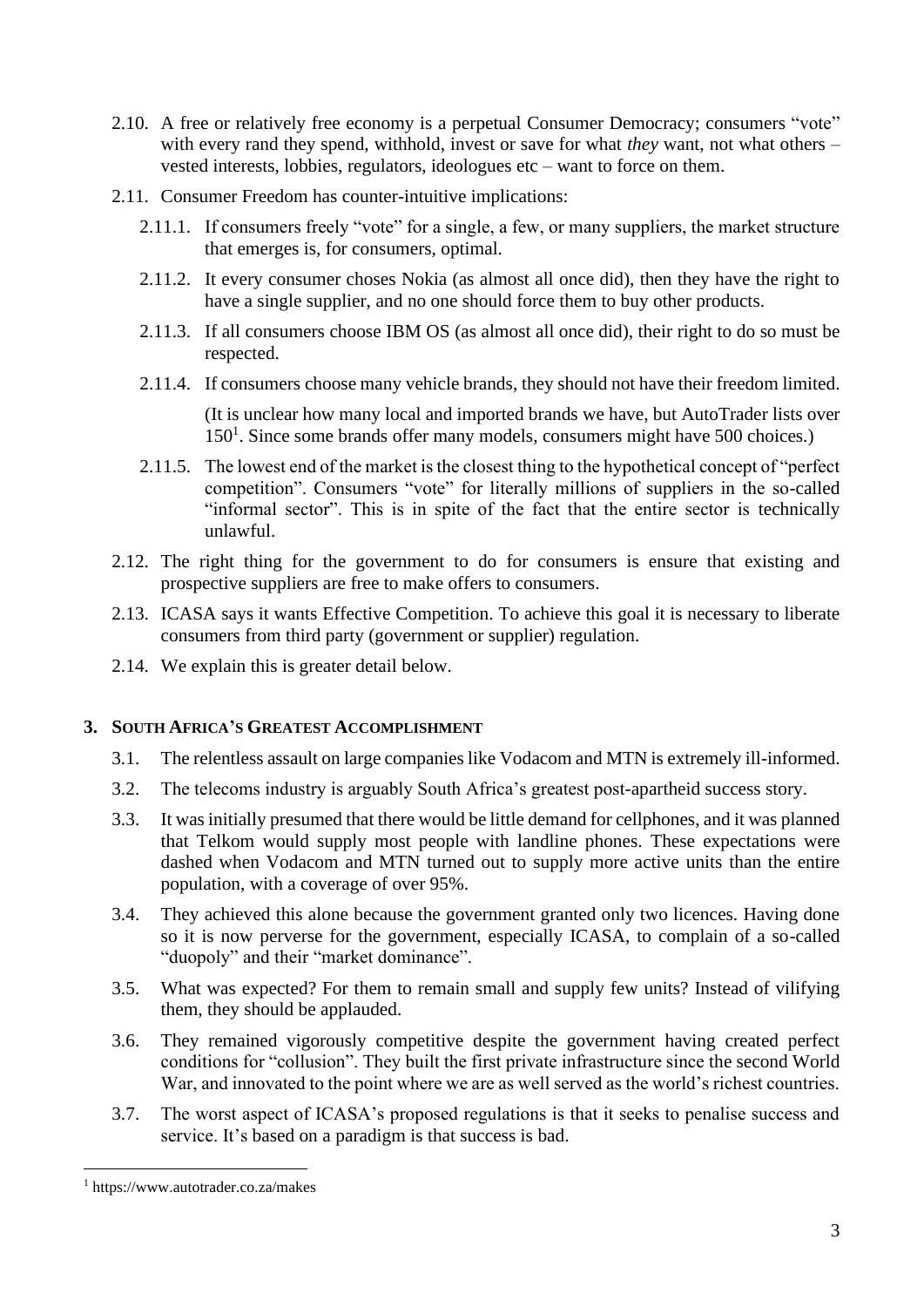- 3.8. The best provider of consumer satisfaction does and should grow its "market share". No one knows better than consumers who should supply them, what with, and at what price.
- 3.9. The government has now allowed six Mobile Network Operators (MNOs). It should appreciate that they will all follow different strategies and perform differently. Some may become huge, and others fail. That is not a problem. On the contrary, it is one of the great benefits of competition.
- 3.10. Since ICASA says it wants "effective competition" it should celebrate the effects thereof. It should be thrilled if one or more operators are so good that consumers flock to them and they become sole suppliers in some "market segments". It should be thrilled when bad suppliers fold.
- 3.11. We have our greatest success story, and this is not the time to turn it into our greatest failure. We should liberate the industry to boom and flourish in direct response to revealed consumer preference.

## **4. CONSTITUTIONAL AND LEGAL CONCERNS**

- 4.1. We are extremely concerned about multiple constitutional and legal issues presented by the Draft Mobile Broadband Services Regulations (DMBSR)
- 4.2. Some of our concerns almost certainly, and some possibly, render all or aspects of the DMBSR unlawful.
- 4.3. These are not ranked by our degree of concern:
	- 4.3.1. **Rule of Law.**
		- 4.3.1.1. The first section of the Constitution (§1) dictates that our country is "founded … on the … supremacy of … the rule of law".
		- 4.3.1.2. The rule of law has various imperatives, one of which is that all laws must be of "general application", that is equally applicable to all.
		- 4.3.1.3. This is re-emphasised in other contexts. It is a binding Constitutional "value" in for instance, the limitation clause (§36), which specifies that rights may be limited "only in terms of law of general application".
		- 4.3.1.4. A law of general application is a law that applies equally to all. No law or regulation may differentiate. The DMBSR differentiates between Vodacom and MTN, and others. It lumps those two together in accordance with the "duopoly" myth (see below) despite substantial differences.
		- 4.3.1.5. There are multiple, in our view fatal, implications flowing from how operators are treated.
		- 4.3.1.6. Vodacom and MTN's supposed "Significant Market Power" (SMP) presumes that other suppliers have no SMP.
		- 4.3.1.7. We could elaborate, but trust that this is sufficient to alert ICASA to the fact that the DMBSRs are probably unconstitutional. We will gladly elaborate if requested.

## 4.3.2. **Separation of powers**

4.3.2.1. Another component of the Rule of Law is the Separation of Powers.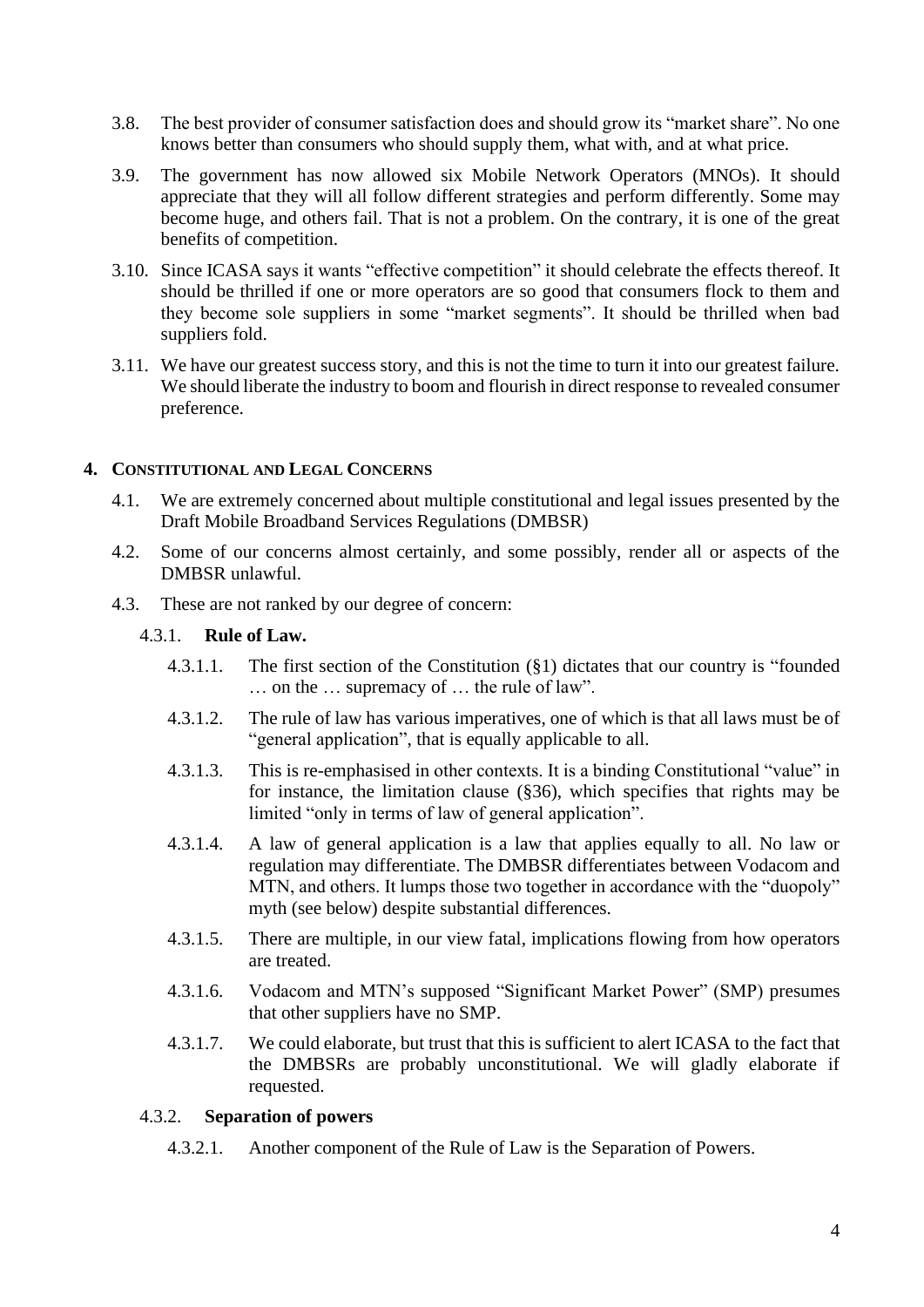- 4.3.2.2. It is not mentioned explicitly, but has been confirmed by the Constitutional Court to be an inherent Constitutional imperative.
- 4.3.2.3. In its simplest form it means that the government consists of three "branches":
	- 4.3.2.3.1. The **Legislature** legislates (makes or repeals legislation).
	- 4.3.2.3.2. The **Executive** executes (that legislation).
	- 4.3.2.3.3. The **Judiciary** adjudicates (disputes).
- 4.3.2.4. Organs of state, such as ICASA, fall under the Executive.
- 4.3.2.5. As such, they may create "subordinate legislation" to the extent permitted by legislation (§283).
- 4.3.2.6. Subordinate legislation is not just another kind of legislation. It is limited to what is "subordinate", namely what is necessary to implement legislation.
- 4.3.2.7. The DMBSR envisage fully-fledged *substantive* legislation of a kind that, arguably, only the Legislature may adopt.
- 4.3.2.8. If challenged, the Constitutional Court might be expected to find that those aspects of the DMBSR that constitute substantive law are unconstitutional.

### 4.3.3. **Bill of Rights in context**

- 4.3.3.1. It is widely and mistakenly believed that the Bill of Rights is the most important part of the Constitution. This is true in many senses and for many purposes, but what tends to be overlooked is that it is subject to the "limitation clause"  $(\S 36)$ .
- 4.3.3.2. Whilst the Bill of Rights may be limited in terms of the strict provisions of that section, the rest of the Constitution is absolute.
- 4.3.3.3. Accordingly, what we submit below regarding other sections, such as §1 above, must be regarded as unambiguous and inflexible.
- 4.3.3.4. We deal first with the Bill of Rights because it precedes what follows.

### 4.3.4. **Equality** - §7

- 4.3.4.1. §7 "enshrines" the right of equality, and adds that "the state must respect, protect, promote and fulfil" that and other rights.
- 4.3.4.2. Our respectful view is that the DMBSR clearly violates this provision.

#### 4.3.5. **ICASA**

- 4.3.5.1. §8 subjects all "organs of state" to all Constitutional Provisions.
- 4.3.5.2. That, of course, includes ICASA,

### 4.3.6. **Companies enjoy Constitutional rights**

- 4.3.6.1. Another common myth is that the Constitutional rights do not extend to juristic persons, such as companies, trusts, clubs, co-ops, partnerships, NGOs, churches etc.
- 4.3.6.2. Under §8 "a juristic person is entitled to the rights in the Bill of Rights".
- 4.3.6.3. In other words, the DMBSRs must treat MNOs as it would private individuals.
- 4.3.6.4. Only under laws of general application may people be treated differently at law.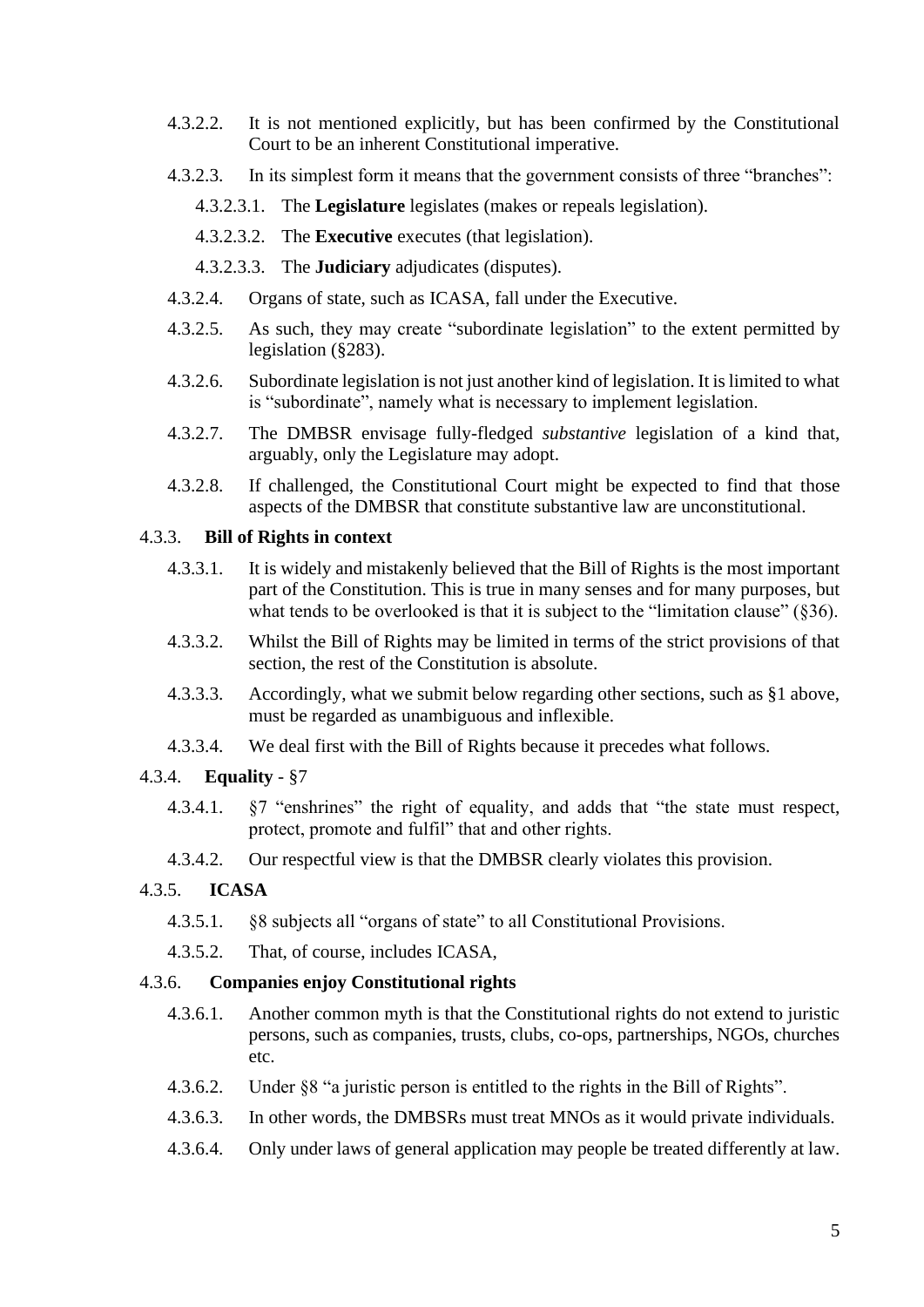- 4.3.6.5. For example only people with specified qualifications may practice medicine. This is a law of general application because it applies equally to all – all people may acquire the qualification and practice. Successful doctors with big practices may not be subjected to regulations that are not applicable to doctors with small practices, or *vice versa*.
- 4.3.6.6. All banks, for instance, must have the same reserve asset ratio. The SARB may not have differential regulations for some banks, and may not punish the most successful banks, as if success were reprehensible as ICASA and the Competition Commission propose when the best performers (as "voted" by consumers) are MNOs.

## 4.3.7. **Equality** - §9

- 4.3.7.1. §9 is known as the "equality clause".
- 4.3.7.2. It has various provisions such as "everyone is equal before the law and has the right to equal protection and benefit of the law".
- 4.3.7.3. Here too, the Constitution requires, not just companies, but their shareholders , employees and other stakeholder to equality at law.

## 4.3.8. **Enterprise freedom** - §22

- 4.3.8.1. Under §22 "the practice of a trade … may be regulated by law".
- 4.3.8.2. Such law must, of course, be a law of general application.

## 4.3.9. **Property rights** - §25

- 4.3.9.1. "No one may be deprived of property except in terms of law of general application, and no law may permit arbitrary deprivation of property."
- 4.3.9.2. Discrimination between some MNOs and others amounts to deprivation of property because it limits the right of some (but not others) to use their property.
- 4.3.9.3. This interpretation has not yet been tested. It would be anomalous for the Constitutional Court to rule otherwise for obvious reasons. Were ICASA to regulate that Telkom may not use or sell any of its property, for example its landlines, Telkom would obviously be "deprived" of its property.

Telkom's legal challenge is based on a related objection that it is expected to buy a spectrum asset it cannot use efficiently because (prior to Digital Migration, DM) it will be in "dirty" spectrum bands.

It is no defence against that to say that DM will happen within a year, when a decade of promises remain unfulfilled.

### 4.3.10. **Access to information** - §32

- 4.3.10.1. It seems clear from published submissions that ICASA has denied affected parties their Constitutional right to information "held by the state".
- 4.3.10.2. The information that must be supplied is all "information that is required for the exercise or protection of any rights".
- 4.3.10.3. Regulations, by their nature, limit rights, so all relevant information must be provided to affected parties.
- 4.3.10.4. Affected parties include all MNOs and other operators in the sector.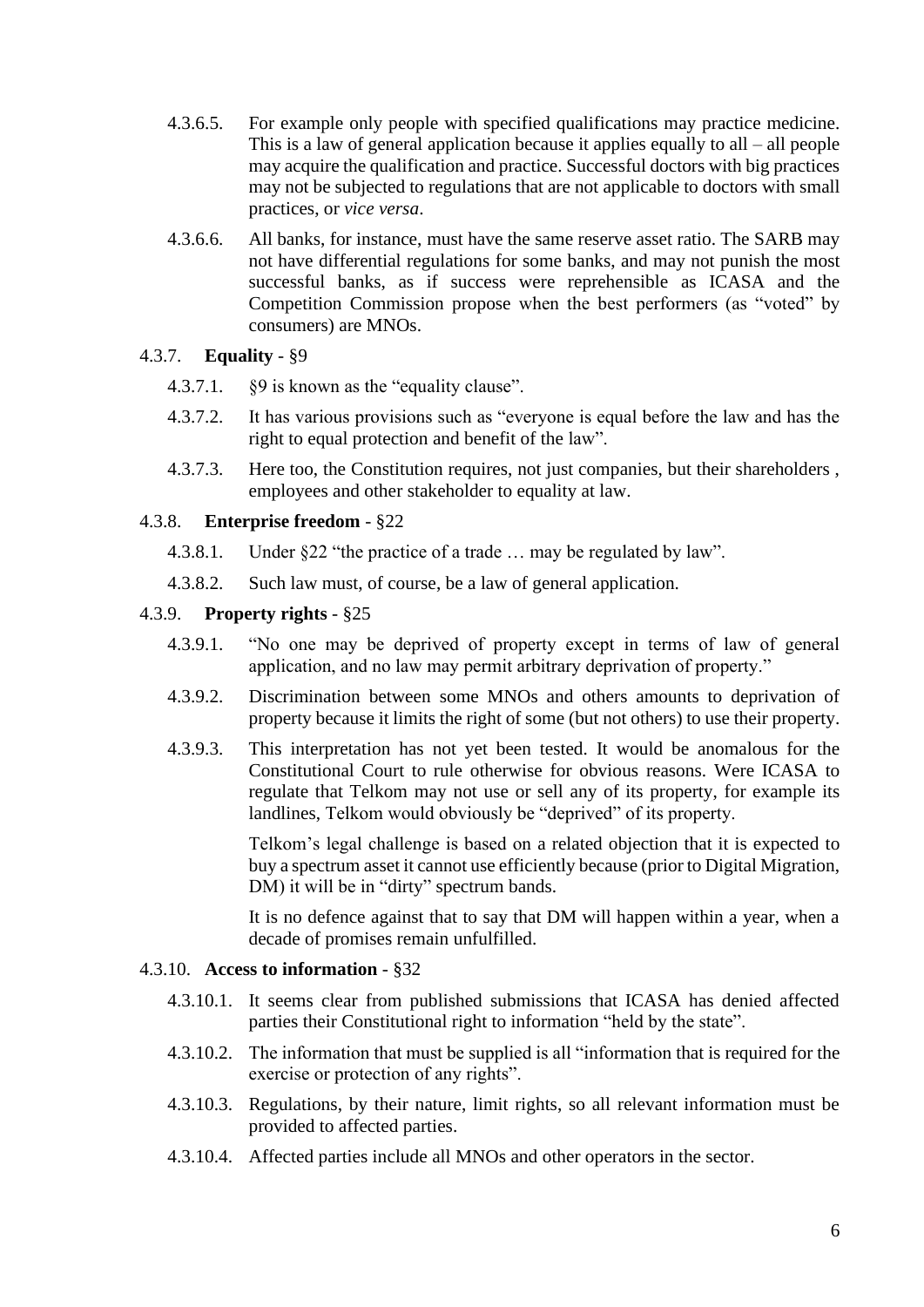4.3.10.5. They are all entitles to know on what basis ICASA reached each conclusion that appears in the DMBSR.

### 4.3.11. **Administrative Justice** - §33

- 4.3.11.1. Two concerns flow from this section, (a) the right to just treatment and (b) the right to written reasons.
- 4.3.11.2. "Everyone has the has the right to administrative action that is lawful, reasonable and procedurally fair."
- 4.3.11.3. It seems clear from various submissions that some important arguments and evidence have not been taken into account in the formulation of the DMBSR. This is unreasonable and procedurally unfair.
- 4.3.11.4. Additionally, written reasons have not, as far as we can establish, been provided.
- 4.3.11.5. We do not know if they have been requested, but requests must be honoured.
- 4.3.11.6. We encourage ICASA to provide written reasons to all interested parties, the most interested being the general public. In other words, our respectful view is that ICASA should release its reasons as a public service.

#### 4.3.12. **Public administration** - §195

- 4.3.12.1. §195 is, for ICASA, a very onerous Constitutional clause.
- 4.3.12.2. ICASA is "governed by the democratic values and principles enshrined in the Constitution". In other words, not merely the letter of the law, but spirit of the Constitution.
- 4.3.12.3. Compliance with §195 is frequently a cosmetic sham merely a pretence of consultation. Proposed policies and laws proceed in their initital form without responding to or reflecting submissions. Proceeding thus, without significant improvements and changes, suggests bad faith.
- 4.3.12.4. This section adds some strict imperatives, including:
	- 4.3.12.4.1. A "high standard of professional ethics". The DMBSR must, for instance, reflect the evidence received. They must comply with state of the art economic theory, rather than arbitrary conceptions of "competition", "market dominance". "market share", and the like.
	- 4.3.12.4.2. As we show below, the DMBSR does not live up to this requirement.
	- 4.3.12.4.3. They must promote "efficient, economic and effective use of resources."
	- 4.3.12.4.4. The limitations envisaged for MNOs, especially MTN and Vodacom, are intended to serve other objectives at the expense of "efficient, economic and effective use of resources."
	- 4.3.12.4.5. ICASA's services, including regulations, "must be provided impartially, fairly, equitably and without bias".
	- 4.3.12.4.6. The DMBSR reflect bias and partiality. It is unfair to the two targeted MNOs, but much more seriously, to consumers, especially the poor.
	- 4.3.12.4.7. "People's needs must be responded to", not the needs of ISPs, MNOs, broadcasters or others.
	- 4.3.12.4.8. The sole consideration should be the implications for the broad public.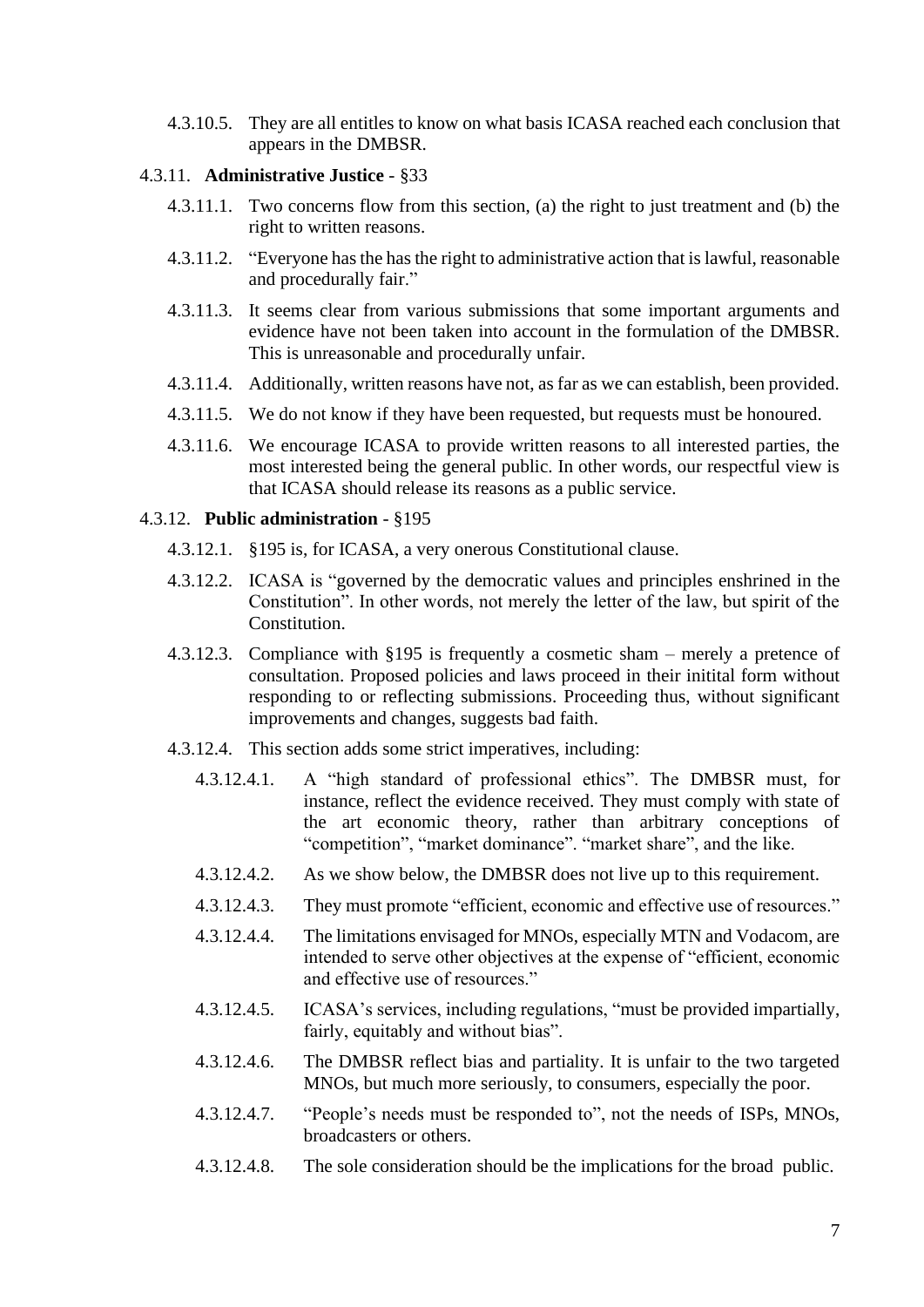- 4.3.12.4.9. "The public must be encouraged to participate in policy-making."
- 4.3.12.4.10. It is clear from all published evidence that only "stakeholders" were encourage to participate. We find no evidence that consumers were encouraged, nor do any seem to have done so.
- 4.3.12.4.11. If this is correct, ICASA may not proceed with this draft.
- 4.3.12.4.12. "Transparency must be fostered by providing the public with timely, accessible and accurate information."
- 4.3.12.4.13. As far as we could establish, this has not been done. There are references to confidential information and processes. We, as members of the public, have been able to secure neither the evidence nor the theories on which ICASA based its findings (see more below).

#### 4.3.13. **Void for vagueness**

- 4.3.13.1. Our Common Law is enshrined in the Constitution.
- 4.3.13.2. A crucial aspect of our law is that laws must "stand on their own feet", so to speak. All of the law must be in the law explicitly, not by inference or implication.
- 4.3.13.3. Laws must also be clear and unambiguous. It must be clear directly from the law what everyone's rights and obligations are, and no one may be subject to arbitrary discretion.
- 4.3.13.4. The DMBSR reads in parts as law, and in parts as ICASA narrative, which is of no legal significance. It is as if extracts from a discussion document were cut and pasted into it.
- 4.3.13.5. These narrative parts prescribe nothing with legal consequences no one will know what is required of them to comply.
- 4.3.13.6. Parts are incoherent, and parts are void for vagueness.
- 4.3.13.7. It does not appear as if a professional legislative drafter worked on the DMBSR.
- 4.3.13.8. Here are examples by way of illustration. They do not cover every aspect that falls foul of these concerns.
	- 4.3.13.8.1. According to Section 2 (§2), the first "purpose" is "to the define relevant wholesale and retail markets or market segments". Regulations do not "define" terms; nothing is regulated by a definition. Laws and other documents, such as contracts, have definitions to provide clarity.
	- 4.3.13.8.2. §3 has definitions with presuppose that readers are familiar with extraneous sources. Some do not make sense without those sources. (e), for instance reads as follows: "Upstream market 3b: wholesale access point name (APN) services (including resellers)."

This is not coherent English. As it stands, it ranks below being void for vagueness, which refers to something coherent the meaning of which is vague. There is nothing coherent about these and other words. As they stand, on their own, they are meaningless.

We do not address every such concern.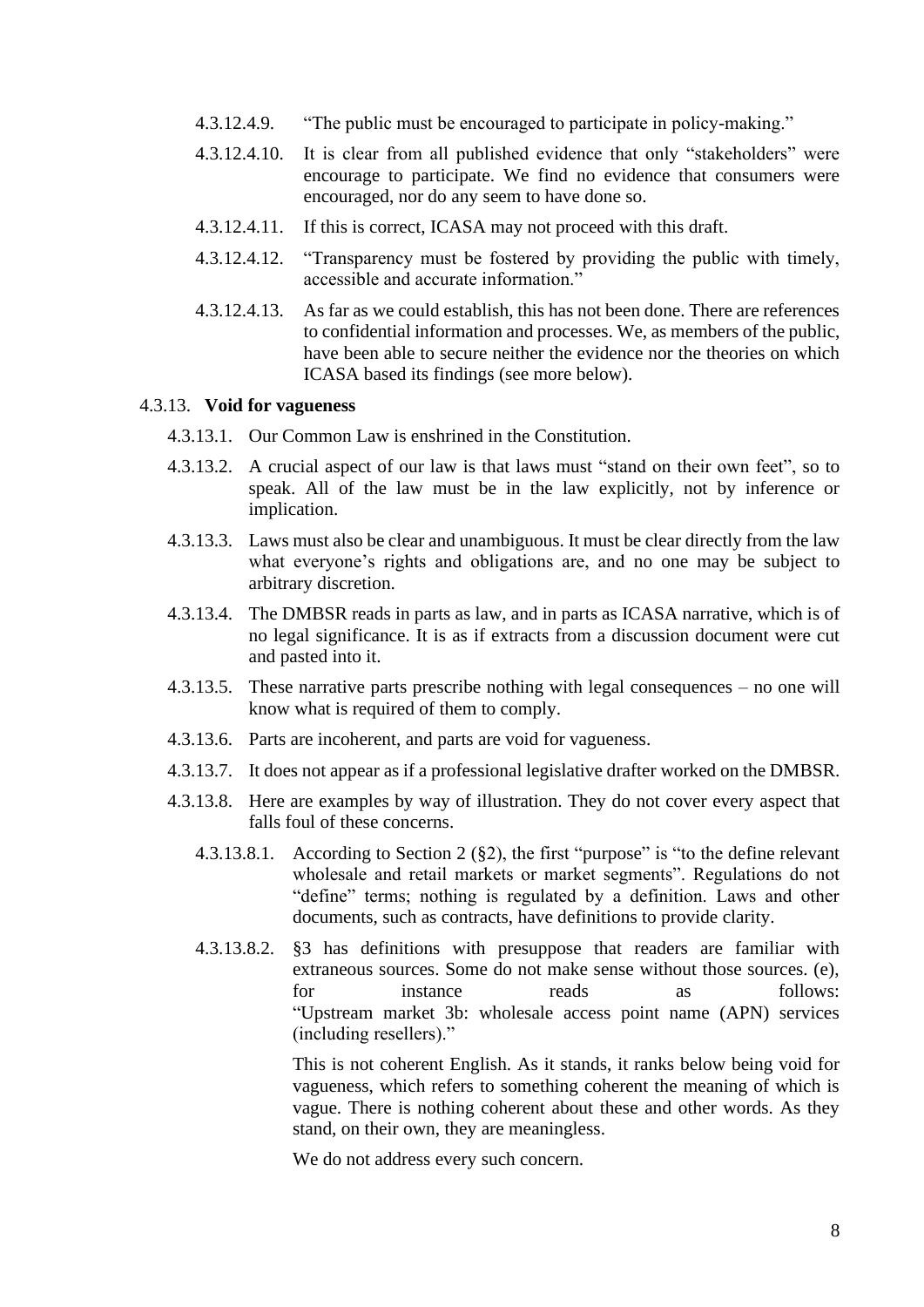As a whole, the regulations are void for vagueness in many respects, namely wherever it is unclear what is required for compliance. To be legitimate, it would be necessary for all who read it to know precisely what they must do – what exactly is obligatory.

- 4.3.13.8.3. §4 is not regulation as stated in §5, and does not purport to be. It is a vague summary of "methodology". Apart from not being regulation, it is incoherent with respect methodology
- 4.3.13.8.4. There is, for instance, nothing in it that enables the public (or anyone else) to "determining the effectiveness of competition".
- 4.3.13.8.5. It is unclear from the vague reference to the "Hypothetical Monopolist Test" of what relevance it might be. The standard definition of the HMT implies the ability to *impose* prices. Every vendor is free to ask whatever price they wish. In the absence of government-imposed monopoly power, as in the case of Eskom for instance, no price can be imposed.
- 4.3.13.8.6. Even Eskom cannot truly "impose" prices, because despite being the closest thing we have to a monopoly, everyone is free to go off grid. Likewise everyone is free to buy whatever network service they choose and thus to hire and fire MNOs at will.
- 4.3.13.8.7. As for "entry barriers" the only ones that exist are created and imposed by ICASA. No one in the market imposes, nor is able to impose any entry barrier. But for ICASA's over-regulation thousands of enterprises and individuals could enter and leave "relevant markets".
- 4.3.13.8.8. These issues are addressed at length and definitively in our Socio-Economic Impact Assessment (SEIA) which is in ICASA's possession. For convenience, it accompanies this submission, and relevant extracts appear below.
- 4.3.13.8.9. §5 is also not regulation. It is a vague narrative of what ICASA set out to do. There is nothing that governs anything. Whatever ICASA "determined", and what its relevance is, is unclear.
- 4.3.13.8.10. §6 has bald assertions. They might be justified by something in ICASA's possession but are of no significance here.
- 4.3.13.8.11. §7 finally has compliance provisions. We respectfully submit, that the information demanded is unfair and unreasonable. Unless demanded of all MNOs and other operators, the requirement is probably unconstitutional as explained at length in this submission.
- 4.3.13.8.12. It is also unclear why ICASA wants the information in 7. To the extent that sense can be made of ICASA's conceptions of competition and "market power", the information sought will, for the most part, be superfluous and irrelevant.
- 4.3.13.8.13. The penalties envisaged in §9 are out of all proportion with reality. A tiny administrative error or oversight could occasion a 10% of turnover fine. That could be billions of Rands.
- 4.3.13.8.14. That this is arbitrarily imposed on only two MNOs is, we submit, plainly unfair, unreasonable, discriminatory, vindictive, oppressive and/or unconstitutional.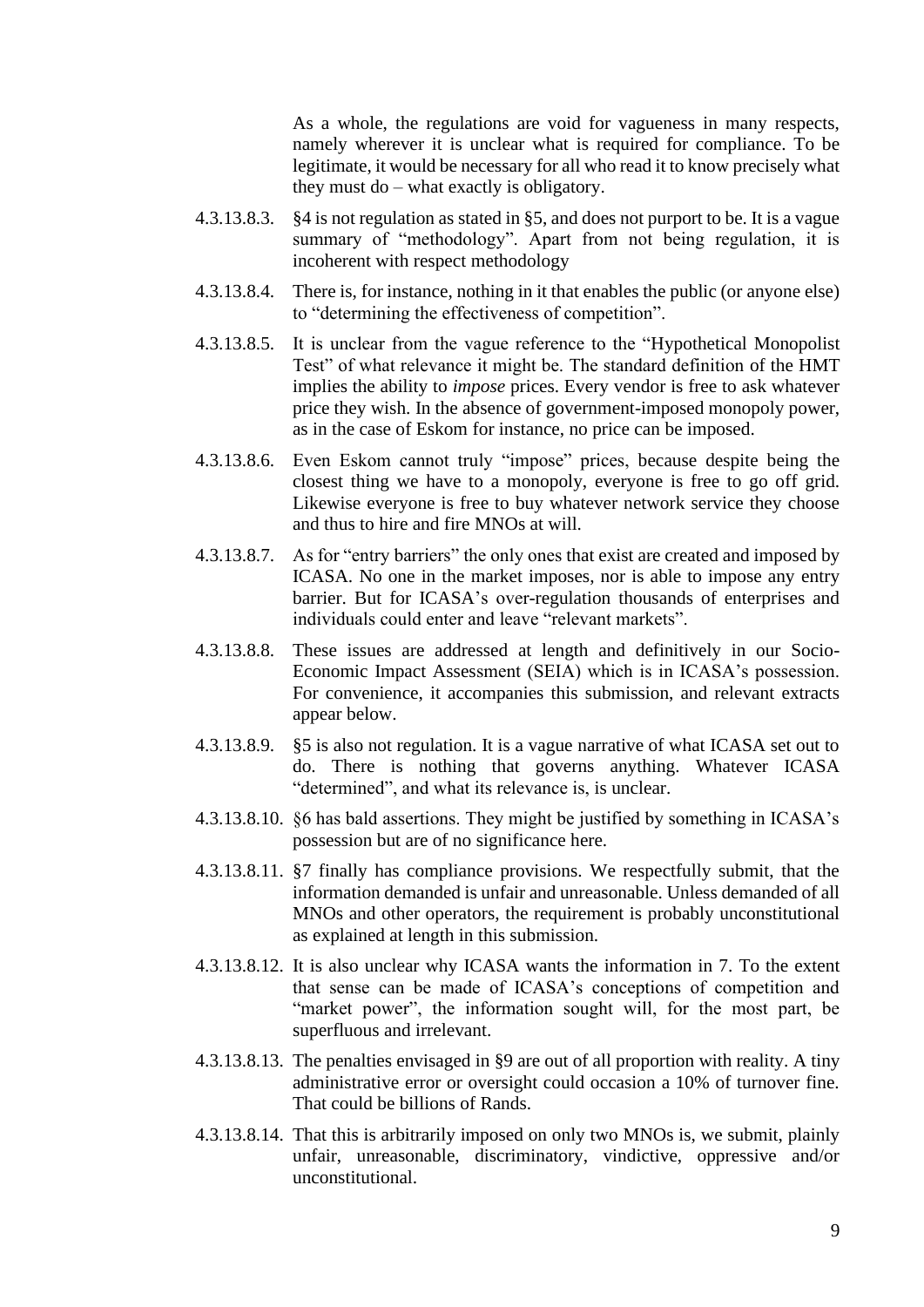## 4.3.14. **SEIA?**

4.3.14.1. Our final legal concern is that all laws, regulations and policies *must* be preceded by a Socio-Economic Impact Assessment (SEIA).

## 4.3.14.2. Every SEIA must:

- 4.3.14.2.1. Be to the satisfaction of the unit in the Planning Department.
- 4.3.14.2.2. Be fully compliant with the prescribed Guidelines.
- 4.3.14.2.3. Be published for scrutiny and criticism.
- 4.3.14.2.4. Be adjusted in response to informed feedback.
- 4.3.14.2.5. Be the basis on which policy and law are finalised.

# **5. COMPETITION LAW AND ECONOMICS.**

In this section we depart from the bullet point format. Since it is descriptive, we comment instead in text or narrative form.

Before proceeding, some fundamental insights are necessary and basic myths must be debunked.

Common rhetoric speaks of controls as if they apply to non-human phenomena. There is supposedly "tobacco" control, "exchange" control or broadcasting" control. By depersonalising what is controlled, controls seem benign; who is against "controlling" supposedly bad things?

The truth, however, is that things are never controlled. Businesses, markets, products and services cannot be "regulated". No official has been seen chasing a delinquent mobile phone down the road, arresting a telecommunications tower, or subjugating an air wave.

All controls are *people* controls. All regulations should be called "people control". Regulating a company, for instance, is like firing a shotgun into a dark room; there is no way of know who will be hit. Are the victims of company "regulation" investors, financiers, shareholders, managers, labourers, consultants or, most importantly, consumers?

According to economic theory, there is no way of knowing, and there is no methodology whereby relative impacts can be determined. The best estimates in the world might be close in a very narrow context, such as expected effects on a specific category of labourer. But no meaningful prediction can be made regarding generalised short- and long-term impacts, or market structure effects, or, most importantly, consumer behaviour.

ICASA knows this from something very close to home. To mention just one example, during the 1990s landline telephones were presumed to be the be the means by which the general public, especially the poor, would communicate. Official policy was that the government protected monopoly, Telkom, would roll-out landline services to millions of homes countrywide, particularly rural and sparsely populated areas.

Allowing only two MNOs, Vodacom and MTN, was justified by the prediction that only very few high-income people would ever use mobile telephones.

Those predictions and expectations were hopeless disproven by what happened. Landlines declined rather than grew, and "cell phones" tool over. Along the way multiple expectations about what mobile communication technology would develop and which services would be supplied were far removed from what happened. Precisely the same will continue happening.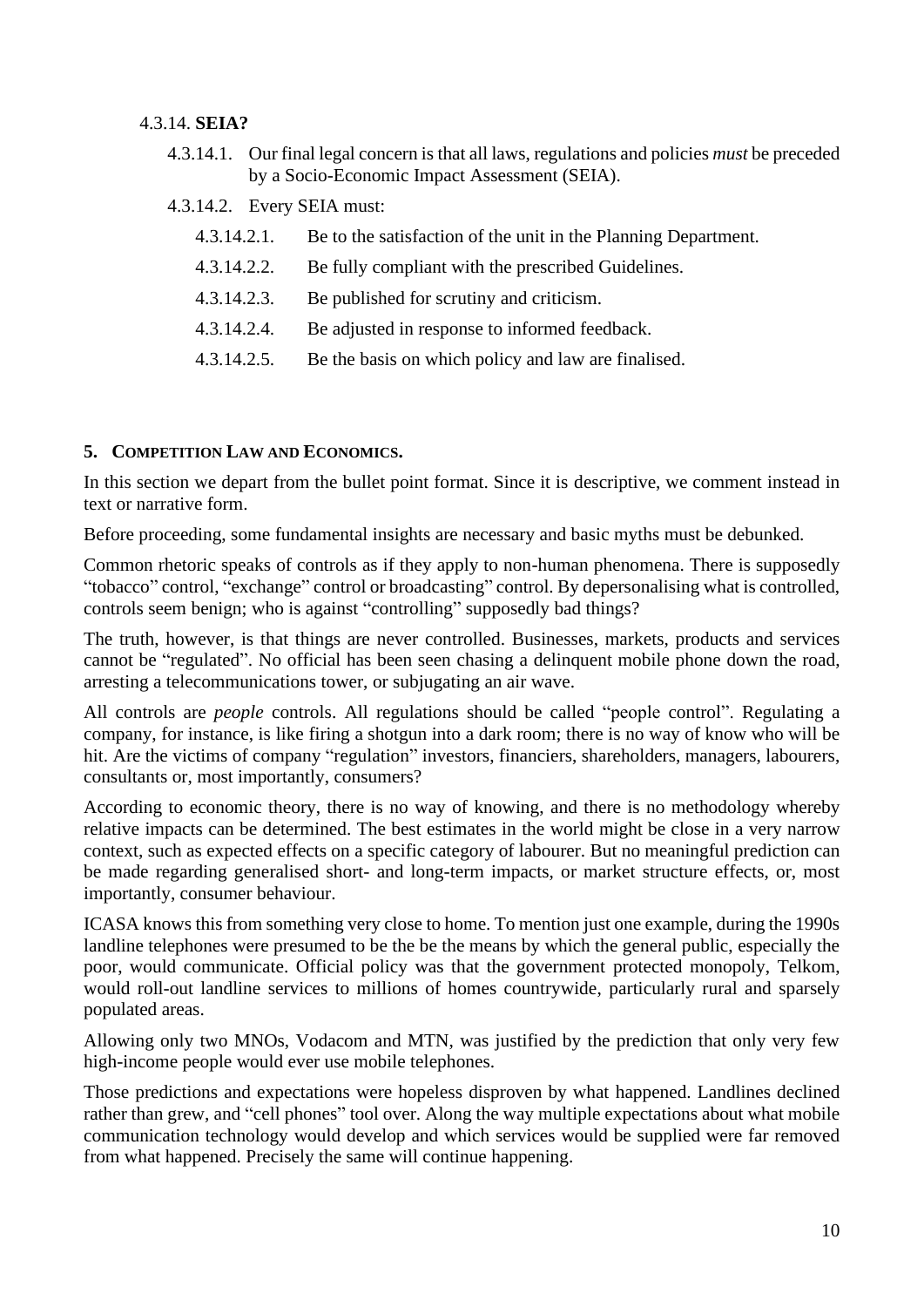As before the talk will be about regulating "the market" and operators, but that will never happen. What will happen is that *people* will be regulated, and the worst effected will be consumer, especially the poor. They will be denied their natural "market dominance" rights, and their right to regulate providers by their "market conduct" as opposed to the subordinate conduct of providers.

What ICASA should do, in our respectful opinion, is appreciate that what is in the Draft is mostly nonregulatory text. To the extent that the Draft contains real regulation, it transfers the power to regulate from consumers to officials who, unlike consumers and providers, pay no price for being as wrong as have been hitherto.

According to introductory textbooks, a market is considered efficient when there is "perfect competition." Competition is perfect when no single buyer and no single seller has any market power, for example the power to charge a higher price or to introduce a new product. In this world, knowledge would be universal and any hypothetical step away from the equilibrium price a futile exercise. It is important to understand that in equilibrium there is no entrepreneurship, no innovation, and no real progress because no profits are made that would allow investing in new technologies and markets. It's Groundhog Day forever.

Real markets are not like that. Contemporary Neoclassical scholars have noted that some companies indeed set prices and have significant market shares because consumers prefer their products. In some instances, only one company serves the bulk of consumers, which means that consumers like their products very much. In the latter case, according to early neoclassical textbooks, a market structure of natural monopoly might result in some sectors if firms are able to fend off entry of potential competitors by decreasing prices below average cost implying that past investment is sunk and thus irrelevant for price determination. Further, assuming universal knowledge of technologies (there are only efficient technologies) and perfect information about consumers' preferences (and their indifference curves), a challenger will not be able to enter the market at prices less than average cost because it would imply that shareholders earn returns below equilibrium market returns.

The interesting part is that this early neoclassical theory cannot explain how a market would arrive at equilibrium. For example, at some time before equilibrium something must have induced entrepreneurs to assume equity risk, build something new and take risks for which they expected above-equilibrium rates of return. Also, before equilibrium, consumers must have been willing to pay entrepreneurs for launching new products and services. In other words, somehow all the capital assets of modern economies we see around us must have been financed based on the expectation of higher consumer prosperity and above-average profit returns. As all market activity is necessarily forwardlooking and happens under uncertainty, investments will be amortized over time when entrepreneurial expectations about consumer value turn out to be correct. An example of a single consumer-driven supplier is that half the world's zippers, and 100% in many countries, are supplied by YKK. If the CompCom forces YKK's nearly 100% market share in South Africa down, it will not be acting so much against YKK as against the revealed preferences of consumers.

A free or nearly free market is a permanent consumer democracy in which consumers vote with their own money for or against the world's "most powerful" and supposedly "dominant" suppliers. If a sole supplier of anything to emerge in a contestable market, it should be praised being better than all others at satisfying consumer. Interference with consumer-driven "market structure" is mistakenly considered action against suppliers, whereas in truth, it is interference with consumers; it imposes suppliers and market structures on consumers against which consumers clearly demonstrate their opposition.

The idea that free or nearly free markets might result in sole suppliers is a purely hypothetical myth. It never happens in reality. Only if the government issues an exclusive licence, could a real world exclusive supplier exist.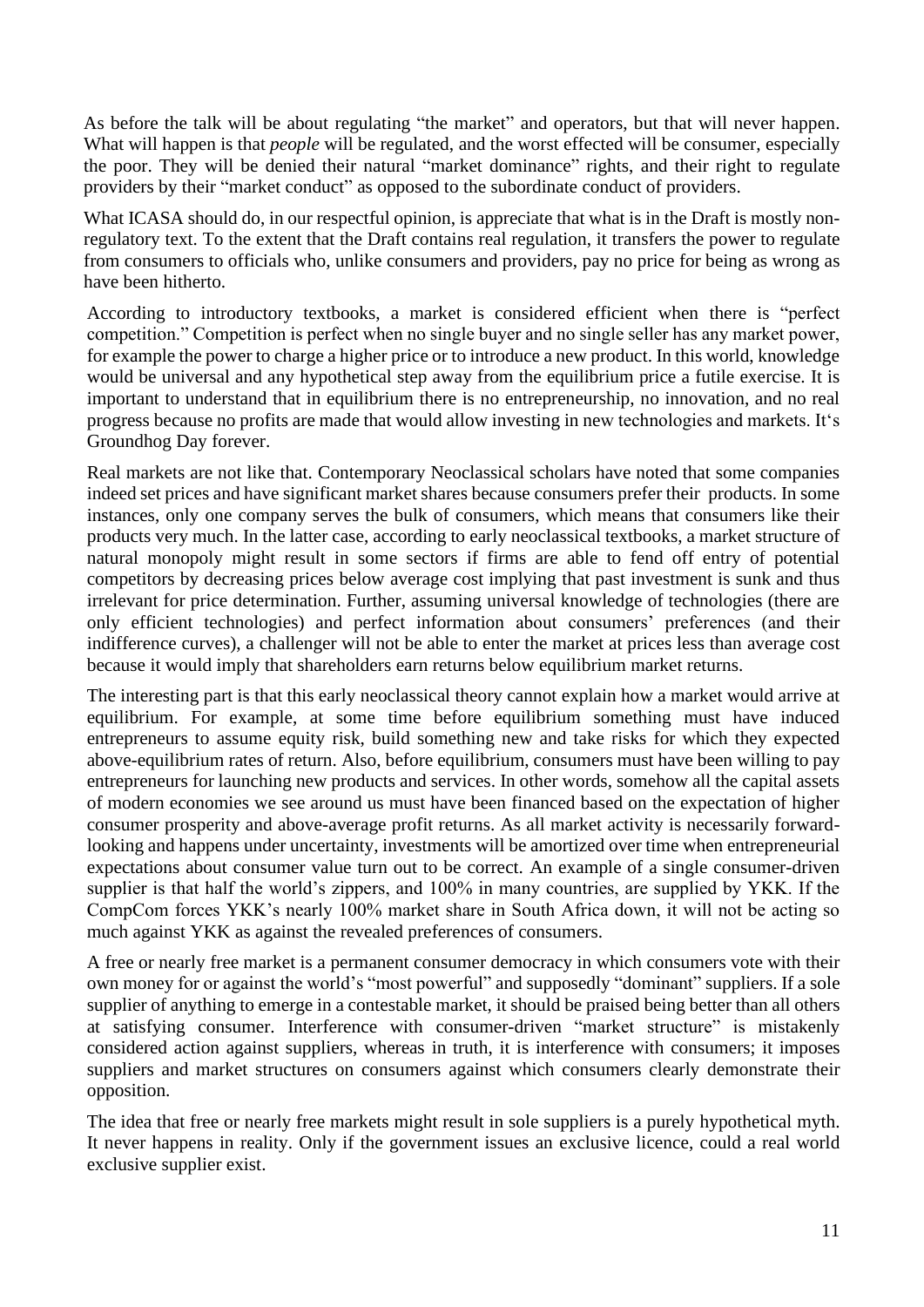In the unlikely event of a single supplier, say of hardware in a small village, consumers are free to boycott the supplier, get supplies from nearby villages and cities, use substitutes or improvise.

In short, flawed competition policy targets consumers, not suppliers. Legitimate competition policy respect consumers and their chosen suppliers..

Another standard misconception is that "competition" exists only between suppliers of similar products and services. In the real world, every supplier of anything competes with every other supplier. Since consumers have finite wealth, all competition is "Rand competition", namely competition against everything consumers buy.

For consumers to achieve increasing prosperity, they must compensate entrepreneurs for investment uncertainty and risking their wealth (savings and capital). The function of capital markets is to intermediate between savings and investments.<sup>57</sup> The key point is that debt financing greatly constrains firms to decrease prices below average cost. In companies that own and invest in long-term infrastructure, a significant portion of their operating cash flow goes to meeting debt obligations. Cutting down on employee cost, reducing investment or paying out lower dividends are not sustainable strategies to defend a firm's market position.

The *Theory of Contestable Markets*, mostly associated with British economist William J. Baumol, was first presented in 1982.<sup>58</sup> The novelty of this theory was that it did not look at competition as is but at potential competition of new entrants. As we are still in the perfectly competitive market with perfect knowledge, absence of uncertainty and no transaction cost, the threat of entry disciplines the market incumbent because any movement away from the equilibrium price would conjure up the threat of (a hit-and-run) entry. The theoretical setup is as remote from reality as the usual model of perfect competition with the exception that Baumol allowed for the possibility of a dynamic element.

Leaving the nirvana world of early neoclassical economics, as Chicago-economist Harold Demsetz (1969) termed it, an exploration needs to be undertaken of what contestability means in the competitive context of real markets. Firstly, the new theory (re)introduced the distinction between *competition in the market* and *competition for the market*, which is to say that a disturbance of equilibrium can be endogenously motivated. Yet, this does not change the fact that the theory is still fundamentally incommensurable with anything that would resemble real markets. A particularly noteworthy aspect of the theory concerns the implicit assumption that competition in Baumol's model means competition for consumer markets. The supply-side is defined away through the assumption of perfect knowledge and perfect capital markets (i.e., no return spreads). These assumptions immediately beg the question on which basis an entrant could threaten the incumbent (apart from the fact that neoclassical consumers already live in a happiness end-state which makes ambitions for inventing new technology superfluous).

While the *theory of contestable markets* as presented above is inapplicable to real world scenarios, the *idea* of contestability can be fruitfully applied to real markets, for example to the supply-side of mobile telecommunication markets. Accepting that the (weighted average) return on capital for most sectors and firms ranges between 5 percent and 10 percent, implies that 90 percent and more of a firm's net revenues earned are needed to pay employees, suppliers and debt providers. Of this cost base, the bulk is needed to pay the cost of long-term infrastructure investments. While there are only a few MNOs serving end-customers, there are hundreds of firms scrambling to produce the various elements of the MNOs' supply side—or value chain. The value chain of mobile telecommunication networks might well be the most contestable—and contested— production structure in the history of capitalism. The decision of regulators to issue two or more licenses turned out to be a game-changer. The decision was partly informed by the lacklustre performance of fixed-telecommunication carriers across the world. The fall of the Iron Curtain and the market-friendly supply-side politics of the Reagan- and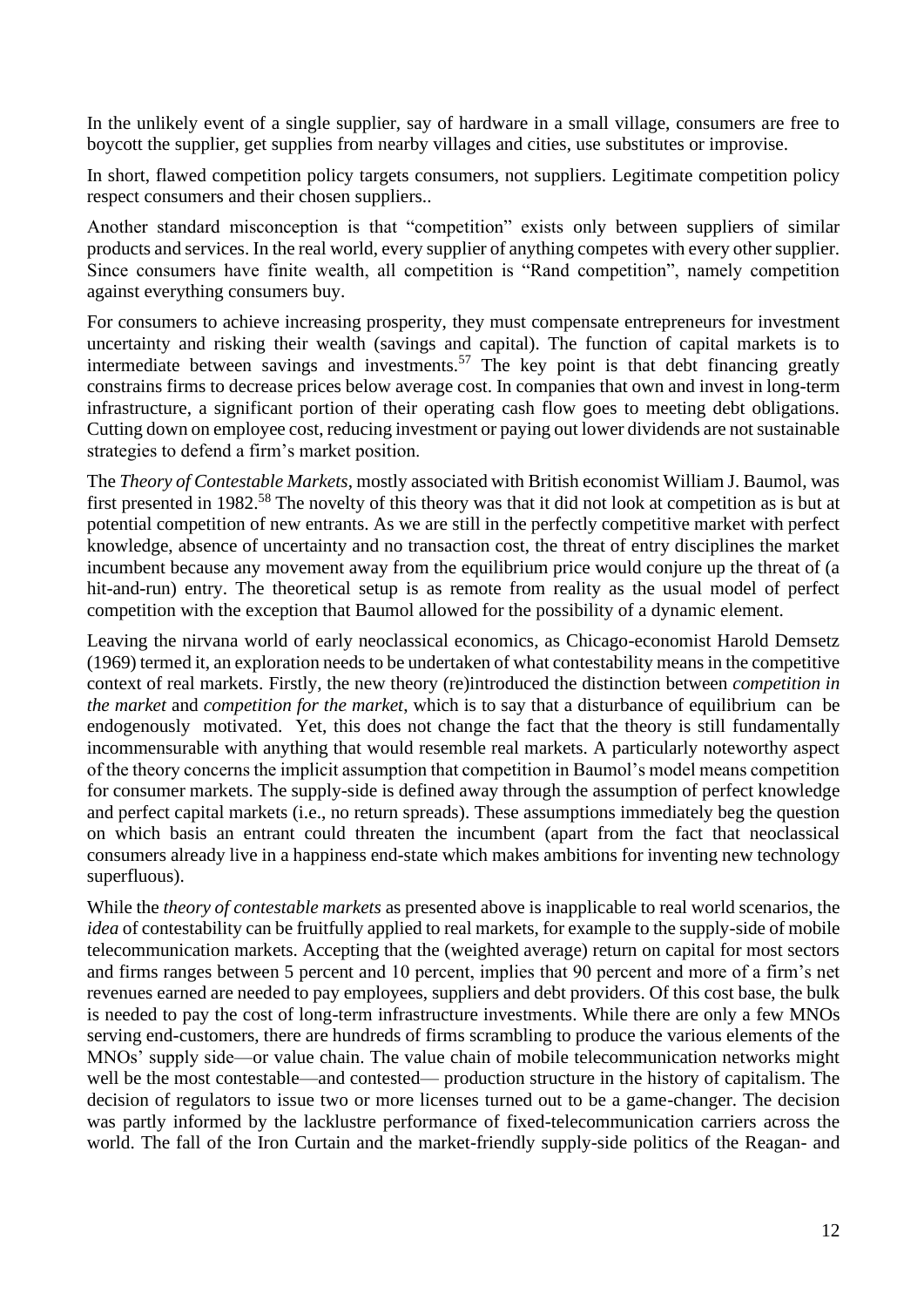Thatcher-administration facilitated privatization. Selling SOEs also gave governments the opportunity to realize short-term revenues.

The bottom line, however, is that nobody had mobile prepaid technology on the bill and that a relatively simple commercial idea would first make voice telecommunications universally available and, a few years later, turn MNOs into the most important providers of Internet access (and now into retail banking providers). This was understood only a few years after mobile networks were introduced in most countries and entrepreneurs seized the opportunity. The telecommunication market, which used to be divided into national fixed-line monopolies serving roughly half a billion people in highincome countries and a slim strata of the urban (political) elite in other countries, suddenly was able to address the needs of everybody. It further helped that the market for mobile handsets and content was beyond national jurisdiction, as was the sales and distribution chain (remember that in most countries we had to source rotary phones from the post office). All of these conditions have contributed to stimulating an unprecedented wave of innovation in all areas of the mobile value chain. Below, figure 2 attempts to give an idea of the nature of the current mobile telecommunication value chain:

To the extent that the above-described conditions helped investors to raise capital to profitably roll out networks even in countries with very low incomes (whose population technically speaking had no access to telecommunication before) and turned MNOs into valuable companies literally overnight, they could only achieve this in cooperation with national and international value-chain partners. On a closer look, it becomes clear that mobile operators are pure aggregators of equipment and content that is produced outside their firm boundaries. Their task is to plan networks in such a way that consumers are willing to buy services at prices that allow them to pay suppliers, service debt and generate cash flows to expand their network and improve services. Of course, it is possible to do a better or worse job in managing an MNO. But it does not seem as if management is the make-or-break element in the value chain. To my knowledge, there have been very few cases of illiquidity of MNOs with a significant market share (with the notable exception of India). As it is rather unlikely that the world of MNOs is inhabited by particularly outstanding management teams and as it is also not the case that MNOs are so profitable that bankruptcy is a remote possibility, something else must explain the extraordinarily stable nature of MNO operations across the world.<sup>59</sup>

The explanation appears to be that the supply-chain ecosystem exerts a disciplining effect on what MNOs can and cannot do. This disciplining effect can only play out to the advantage of consumers when the elements of the mobile value chain are contestable. By way of example, if we assume that MTN had taken the decision in the early 2010s to roll out LTE in South Africa's metros and we also assume that Vodacom's shareholders had decided to cash in dividends for five years and keep on going with 3G data, then the market would have forced Vodacom shareholders to correct their decision very quickly. This logic essentially applies to the whole value-chain ecosystem. It is inconceivable that within two decades six or seven new technological standards would have been implemented in the SOE-world of fixed-line incumbents. The reason is not that there is anything intrinsic to managers of MNOs that would justify the conjecture that they are particularly keen to overhaul the production structure of their company every three years; they just have to. Administrators of public monopolies, in turn, are not subjected to market discipline because there is no threat that a rival will leap ahead by implementing a new technology. This demonstrates that the competitive advantage firms can reach is first and foremost a consequence of innovation efforts on the supply-side of the value chain. Note that the ontological nature of one megabit of data is such that it is hard to differentiate. But the same megabit can be fast; you can get it fast or slow; you can get it reliably at peak times in Sandton; you can get it in rural areas; and you can get it for more or less money. Until the 1990s, you got a fixedline minute, or you did not; you paid what you had to pay; you had to take the phone you were given; and in most low-income and lower-middle income countries you had to wait for years until you got connected even where there was a network (unless you paid some incentive to speed up the process).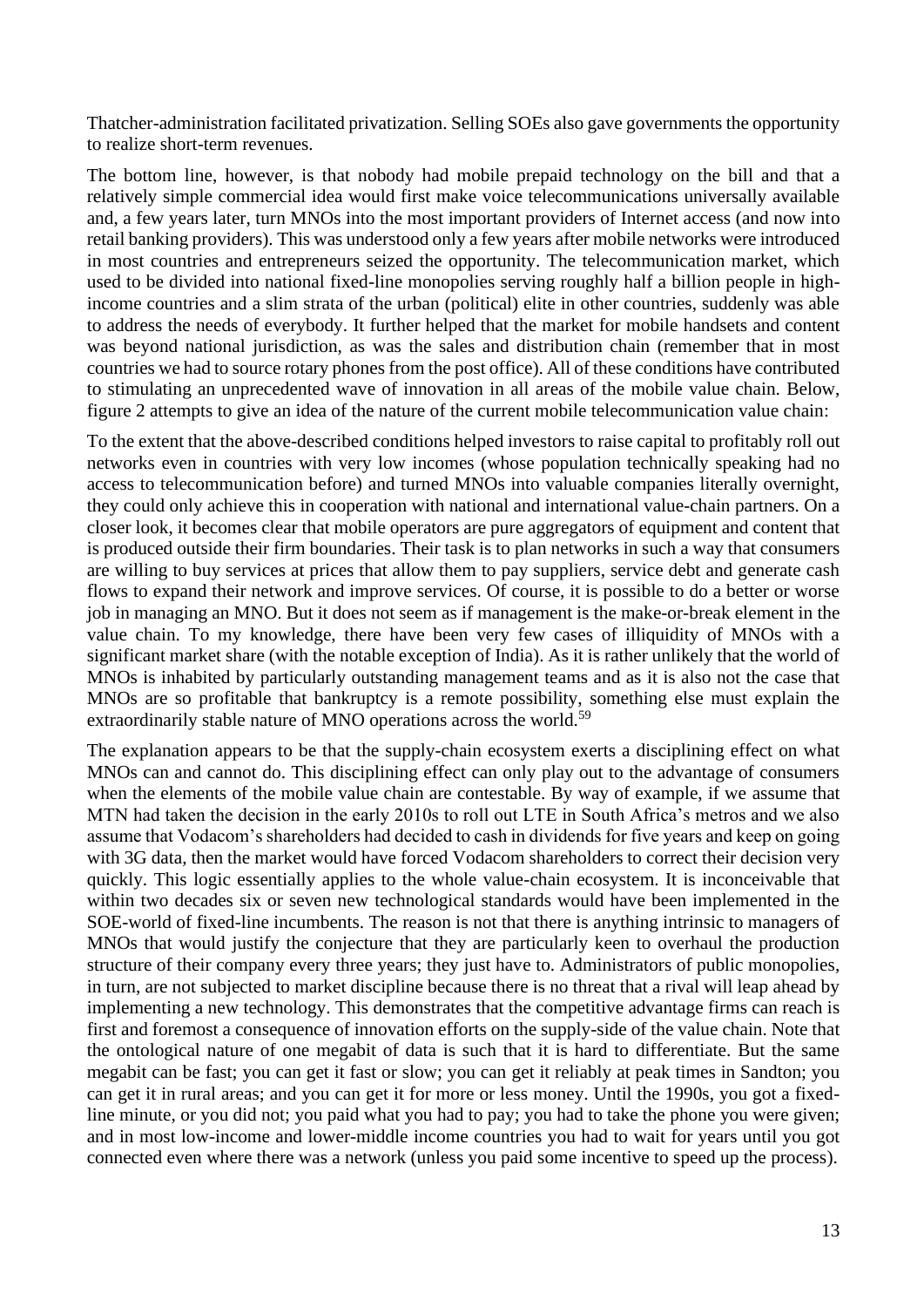The high degree of contestability for the elements of the mobile value chain is not only exemplified by the quick succession of radio standards. Since the mobile market emerged in the 1990s, external suppliers have captured—or are in the process of capturing—most of the value-chain elements that were owned and controlled by MNOs until ten years ago. Fibre backhauls to offload traffic is in the firm hands of suppliers; most carriers source their data centre capacity from independent providers; more than 70 percent of the world's mobile towers were sold to towercos by 2020; radio modules have begun to be shared in many markets. <sup>60</sup> Most importantly, MNOs do not sell a bespoke product anymore. While GSM voice and SMS in the 1990s could only be produced and transmitted by MNOs, in the world of IP it is content that consumers look at. The role of MNOs is to facilitate the delivery of content produced by other firms. There are thus two forces of contestability. The first force disciplines MNOs to adopt the best technology, often by giving up control over parts of the value chain where external producers can deliver the service at lower cost.<sup>61</sup> The second force is consumer demand for evermore data-heavy content. In terms of dynamic economic theory, the introduction of new technologies (first force) serves to satisfy consumer demand (second force). In other words, all economic activity is necessarily a result of consumers looking for better and cheaper services.

In contrast, the only "market" that per se is not contestable is a public monopoly, most typically in the form of utilities and the prohibition of market entry.<sup>62</sup> It is also the only legitimate theoretical definition of "monopoly" because no competitive market can exist in such constitutional settings: consumers do not have the choice of alternative offerings, entrepreneurs cannot enter the market even when the penetration levels of services hover around 0.1 percent for decades (as was the case for fixedtelecommunication in low-income countries), because competition would lead to market failure. This is no joke; it is what we read in the textbooks used to teach economics in undergraduate courses. For the sake of younger readers born in the 1980s or later and only have a faint childhood memory of rotary phones, it was a criminal offense in Germany to connect a French rotary phone to the German copper loop because of the potentially destabilizing effect it could have on the overall network (apart from the fact that you could not buy a French rotary phone without living in France and having a subscriber line with the French monopolist and that there was nothing to be gained by connecting a French rotary phone to the German network).

As to the quality of both economic reasoning and empirical evidence that could corroborate the claim of ineffective competition and SMP, the authors of the Market Inquiry document do not succeed in submitting any argument that goes beyond commonplace and assertions. I will provide four examples to illustrate the depth of reasoning. The first one concerns roaming ("Upstream Market 3"):

The Authority considers a market for roaming services that has a geographic dimension at least as narrow as local and metropolitan municipal areas. This is based on, among other factors, the nature of roaming agreements in South Africa which have geographic limitations. These markets are ineffectively competitive as only MTN and Vodacom have substantial coverage in many municipalities. From a network capacity perspective, measured by number of network sites, MTN is dominant (has a market share of 45% or more) in 34 local and metropolitan municipalities, Vodacom is dominant in 86 and MTN and Vodacom both have a market share exceeding 45% in 15 municipalities.

The causality is that markets are ineffectively competitive because MTN and Vodacom have done their job, namely, to provide coverage to all municipalities. The first question to ask the authors is why Telkom and Cell C are not offering their services in these municipalities. There must be some inherent economic reason that two network operators are sufficient. The verdict "ineffective competition" is derived from section 7 of the Competition Act, which the authors quote: "In terms of section 7 of the Competition Act a dorminat [*sic*] firm has market share of 45% …" In other words, the fact that it is somewhere defined that 45 percent is constitutive of dominance (irrespective of the specific nature of the market), firms in all markets that meet this criterion are dominant implying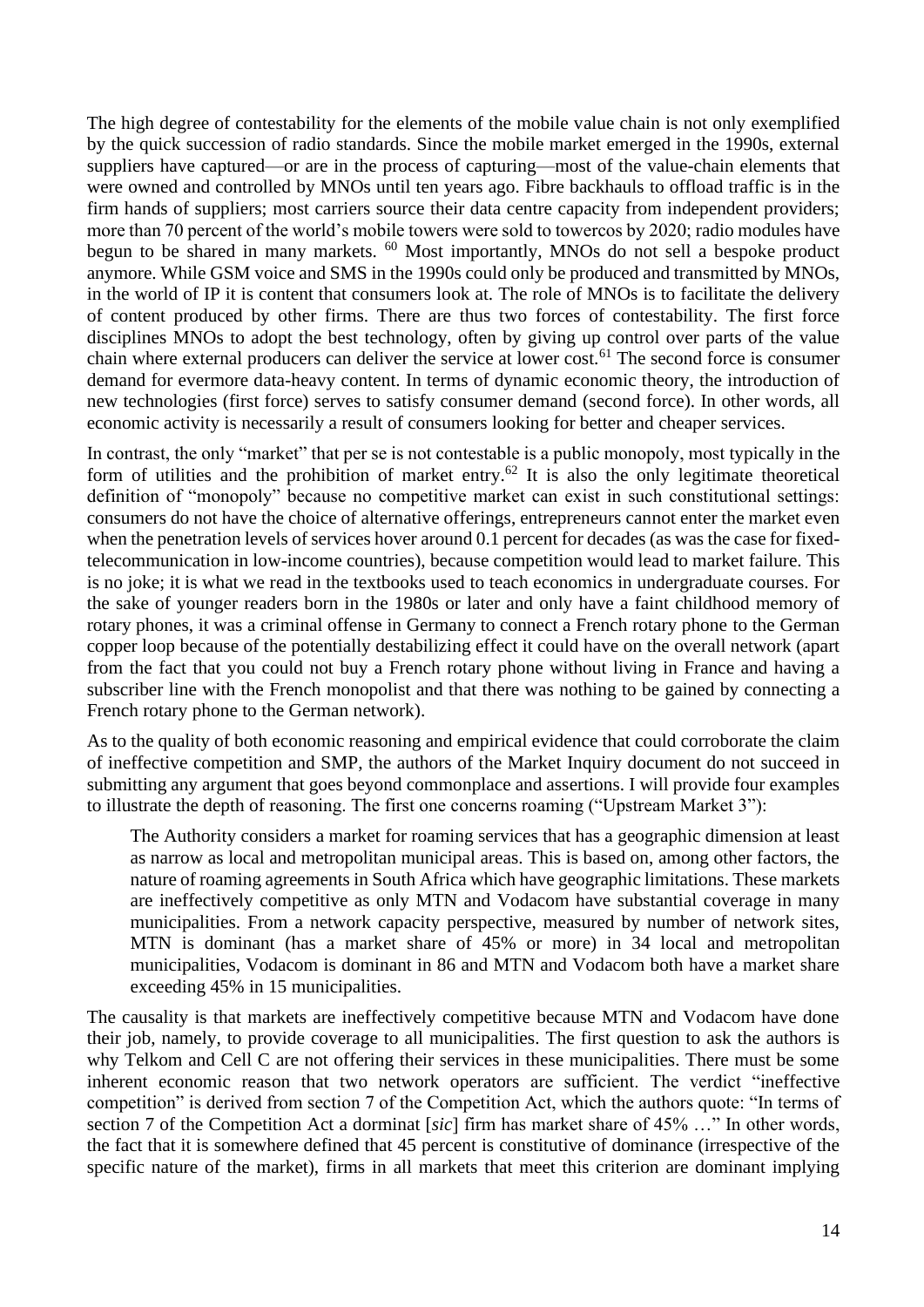consumers are harmed and regulatory intervention is warranted. So, what about the towns with one bank branch only, one gas station or one butcher? It is not worthwhile to elaborate any further on this.

The second question to ask is whether MTN and Vodacom exploit their so-called "duopoly" by charging different prices for voice and data in Johannesburg or Cape Town. If MTN and Vodacom were to charge cost-based prices for the services they render to subscribers in small municipalities, they had to charge tenfold the price. They do not do this, not because they are Good Samaritans, but because of two very tangible market-related reasons. Firstly, a cost-based price differentiation along geographical and demographical boundaries is almost unsolvable from an accounting perspective.<sup>63</sup> How do you price a piece of the backbone that branches off to provide fibre to the little municipality? What does the MNO finance professional make of the fact that a radio module in Sandton possibly amortizes in three years or less while the one in Pofadder only in fifteen years or never? Secondly, consumers perceive price differentiation along geographical factors as unfair.

The *Market Inquiry* states that "access to spectrum" faces very "high barriers to entry" because of the "nature of spectrum assignments." It is important to note that filling the supermarket shelves in Kuruman costs the supplier more than in Johannesburg. Even so, the prices are usually very similar. There seems to be a market consensus that prices for basic groceries and essential services such as mobile telecommunication should not put people in Kuruman at a disadvantage.

However, if people in remote places want goods and services that are cheaper to offer in built-up places, they might have to pay more. The same is true of people who want to whop ate the corner store instead of travelling to a cheaper supermarket.

The second example is about "Barriers to entry" under section 4.2, "Effectiveness of competition:"

In respect of facilities-based entry, access to spectrum, sites and supplementary roaming are very high barriers to entry. This is because of the nature of spectrum assignments, the expense of rolling out new sites, the relatively limited extent of site sharing in South Africa, and the high costs of national roaming (discussed in sections 6 and 7 below). These barriers to entry contribute to the ineffective levels of competition in markets for mobile services in South Africa. (para 37; emphasis added)

As to facilities-based entry, Cell C and Telkom are free to erect towers in all South African municipalities. They, however, prefer to roam on MTN and Vodacom infrastructure for very good commercial reasons. Because only MTN and Vodacom own sites in many rural municipalities, according to Government, site access is ineffectively competitive. Since roaming is "supplementary" to sites, roaming is also ineffectively competitive. Again, Telkom and Cell C are free to convince Rain or American Towers to erect a tower or put radio modules on existing towers in Pofadder or Aggeneys. For good economic reasons, they instead chose to have towers in Upington only and benefit from MTN's and Vodacom's countrywide network. This is infrastructure sharing on commercial terms. Vodacom CEO, Shameel Josub, stated that of the 11,000 sites it has in South Africa, over 7,000 are shared.<sup>64</sup>

It is instructive to have a look at the formal response MTN gave to the Market Inquiry to compare CompCom's definition of "markets" based on contrived market-share parameters and an exceedingly simplistic understanding of "sites" with the complex realities of real markets:

MTN notes that in respect of the determination of market shares, ICASA has simplistically and incorrectly relied on the "number of sites" as the metric to calculate market shares. This suggests that ICASA has mistakenly equated all types of sites as intrinsically equal in value. This is incorrect as, for example, tower deployments vary significantly in value and operational functionality, dependent on the various deployment criteria, including, *inter alia*: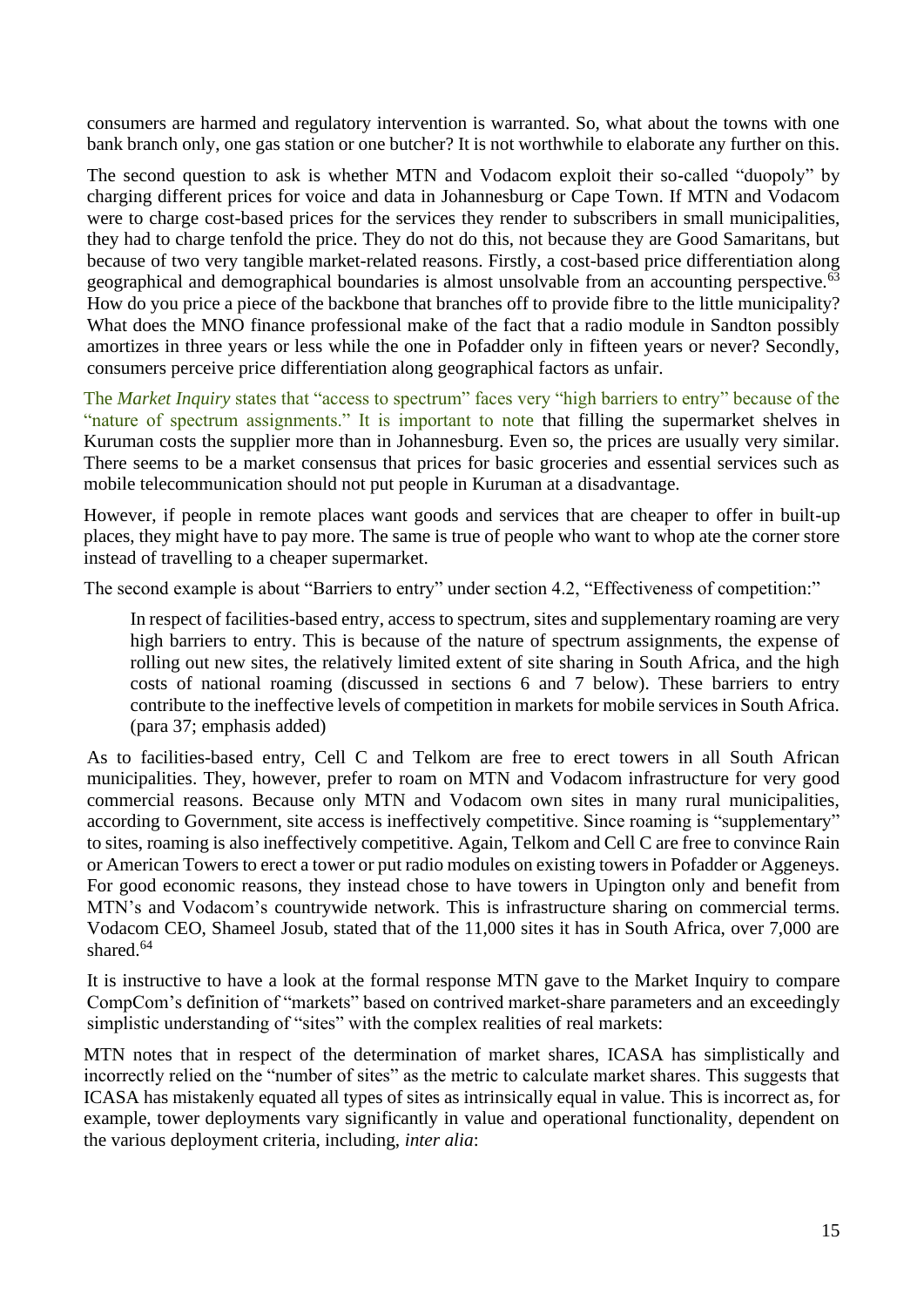Tower type: towers differ considerably dependent on deployment architectures, e.g. macro tower, roof top tower, small cell, distributed antennae system (DAS) etc.;

Tower height: which differs according to the terrain and environmental typology in order to ensure that the appropriate coverage footprint is achieved;

Technology deployed at a tower or other facility (2G/3G/LTE/5G), which is spectrum dependent; and

Tower functionality: cellular towers perform different functions, for example, microwave hub-towers are key towers that connect several other towers, unlike point-to-point (PTP) microwave links which uses a single hub-tower to create a sector of coverage that can backhaul multiple towers.

Accordingly, the equal weighting of sites with a "number of sites" metric provides a skewed and inaccurate assessment of market share.

The above documents the danger of regulators contriving mental constructs of markets that ignore real value. The authors of the Market Inquiry, however, do have a point that barriers to entry are very high in respect of spectrum because there is no free market for trading spectrum. To the extent that publicly assigned spectrum can be considered a market at all, the "market" is suffering from an artificial shortage of spectrum that Government failed to make available for which there is only one logical justification: regulatory failure. It is the reduction of this artificial scarcity that deserves the full attention of Government, not any perceived ineffective competition in Pofadder.

Generally, the fact that ICASA uses municipalities as a geographic market to investigate significant market power (SMP) misconstrues the complexity of mobile networks and the fact that carriers are not free to set prices as they please. ICASA derives its conclusion that MNOs have SMP exclusively on their assessment of market shares. If a carrier's market share is found to be 45 percent (or more), then the carrier is presumed "dominant", which to the authors implies that the market is ineffectively competitive. Part of the problem is that the Market Inquiry does not define what "ineffective" competition is or could be. Might it be a doubling of data prices in Pofadder overnight, or the clandestine throttling of a roaming partner's traffic speed? Since economic science deals with human actions, the verdict "ineffective" must necessarily refer to some people's concrete actions. If an action is regarded as "unfair", an unfair or "anti-competitive" action must be proven (not to be confused with breach of contract or fraud). The Market Inquiry does not provide any example for such behaviour.<sup>65</sup>

The third example deals with the concrete findings in respect of high data prices. The following sections are from the Market Inquiry report in order of their appearance:

The ITU data suggests that South Africa's prices are not disastrously high but neither are they as low as they could be, particularly in comparison to South Africa's peers in the BRICS group. (para 49)

… while South Africa's prices are not the lowest, the download speeds experienced by South African customers are much faster than anywhere else in the continent, including large comparator countries like Egypt, Morocco, Ghana, Nigeria and Kenya. (p 56)

Figure 13 illustrates that while mobile data speeds in South Africa are *extremely* high by African standards (see figure 12), they are no better than average in the more advanced grouping. Interestingly, while South African prices are higher than India and Russia's, the speeds provided in South Africa are much higher. Put in an appropriate context, therefore, South Africa's speed and quality performance looks neither excellent nor terrible. However, the examples of China and Turkey demonstrate that there is plenty of room for improvement. (para 58/59)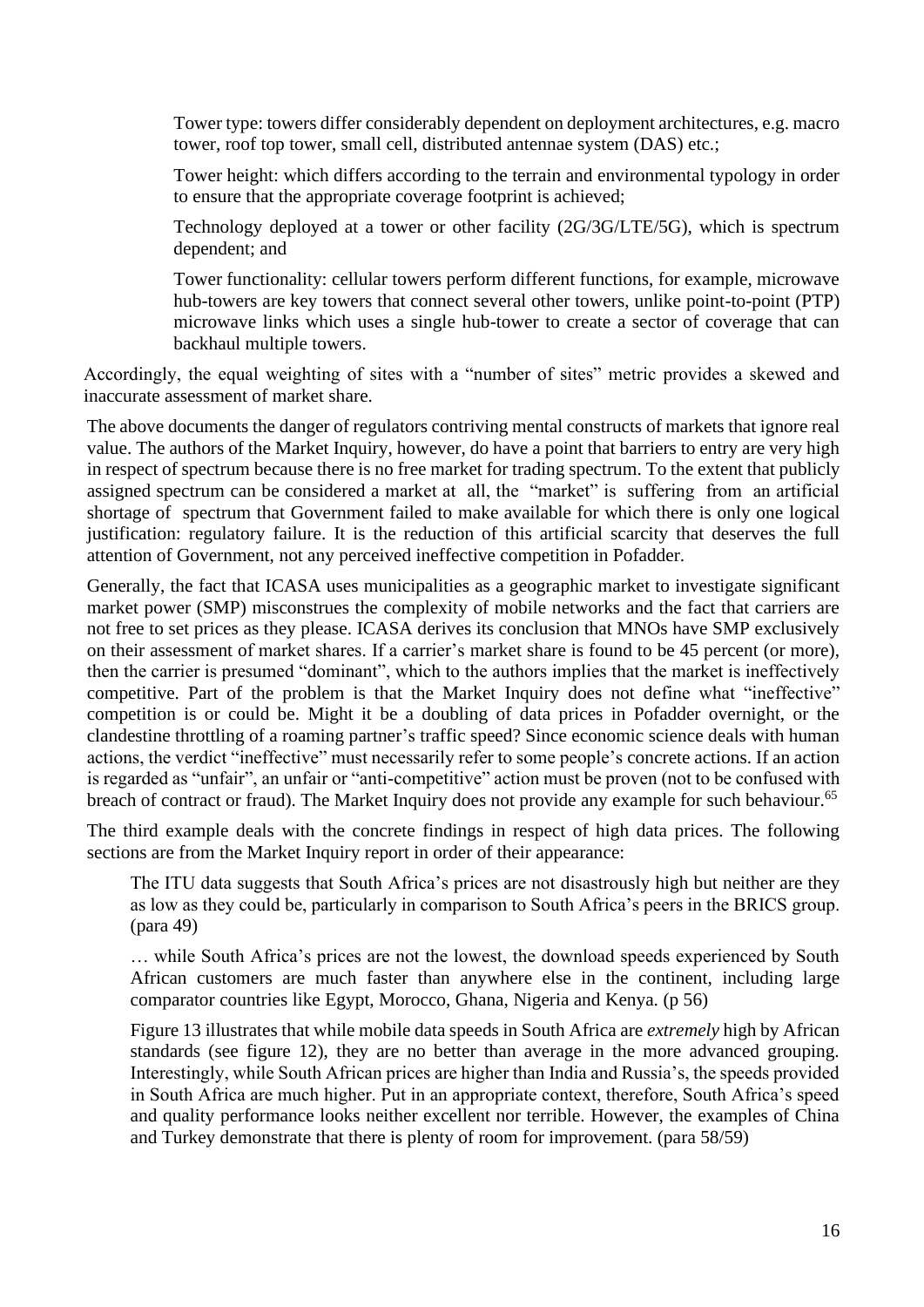… while South Africa's prices are not the lowest, the proportion of the population with access to LTE (approaching 80%) is much higher than most other countries. (para 60)

A barrier to lower mobile data prices in South Africa which has frequently been cited is the lack of spectrum assigned to the mobile operators. This is since having access to spectrum lowers the cost to operators of rolling out both improved coverage and capacity, since it requires them to build fewer base stations. In addition, large amounts of spectrum are necessary to provide high speed mobile broadband, especially as the demand for data increases rapidly. *If operators with inadequate spectrum assignments are struggling to meet data capacity requirements from their existing customers, this lowers their incentive to reduce prices as lower prices will lead to higher volumes which could result in declining network quality.* There are therefore a number of reasons why spectrum assignment is critical to achieving cheap, high quality mobile broadband.

South Africa is well behind the leading countries when it comes to assigning spectrum for mobile broadband, having assigned about half the spectrum compared to the UK for example, and with an extremely low assignment per operator.

The causal relationship between the extremely low provision of spectrum to the two leading mobile network operators and the resulting relatively higher costs for the provision of network services largely invalidates the subject of the Market Inquiry from the outset. The quoted paragraphs suggest that it is mistaken to assume that the operators' incentives to reduce prices are *lowered*. What is *lowered* is the MNOs' profitability as a consequence of the relatively higher network costs resulting from low spectrum assignment. Accordingly, it is network cost that makes it impossible to reduce prices. Incentives have nothing to do with this; operators would cut prices in half overnight if they found a way to achieve this at given profitability levels.

Regarding what ineffective competition is, it is sobering to consider the financial statements of PRASA or Eskom. These entities survive only because of the absence of competition and the fact that public money is misappropriated to plug financial holes. The astonishing number of "turnarounds" have not produced tangible results. <sup>66</sup> In contrast to South Africa's aimlessly drifting SOEs, MNOs do not need turnarounds and bailouts. With the help of equipment manufacturers, consumers make sure through their purchase decisions that MNOs turn in the direction they want MNOs to go. There must be something to the disciplining effect of free consumer choice provided it means something that no large (privately owned) MNO has ever gone bankrupt since the emergence of the first cellular voice offerings thirty years ago.

ICASA competition theory advisors seems to rely on simplistic and flawed concepts. The Govt created the very "duopoly" it now condems. Despite all the errors in setting up the "duopoly" it has grown into SA's greatest success What would the govt have preferred?

The word "monopoly" was orignally perceived as an exclusive legal right of sale covered by Government and usually ensured by patent or licence. In the seventeenth century "monopoly" was defined by Sir Edward Coke as an "allowance by the King to any person or corporate for the sole buying, selling, making, working or using anything, whereby any person or corporate are sought to be restrained of any freedom or liberty that they had before.<sup>[\[2\]](https://en.wikipedia.org/wiki/History_of_monopoly#cite_note-2)</sup> " In the eighteen century another definition was developed by Samuel Johnson: the "exclusive privilege of selling anything.<sup>[\[3\]](https://en.wikipedia.org/wiki/History_of_monopoly#cite_note-3)</sup>" In the course of time "monopoly" been reinterpreted to mean the private accumulation of so-called "economic power" or an entity that has total or near-total "control" of a market.<sup>[\[4\]](https://en.wikipedia.org/wiki/History_of_monopoly#cite_note-4)</sup>

But being large does not confer "control". Regardless of size, suppliers must behave competitively to keep attracting consumers.

Definitions of the kind used in the Draft Regulations give the appearance of sophistication, but conceal the real world. Terms like "market power" and "dominance" imply some kind of supplier control,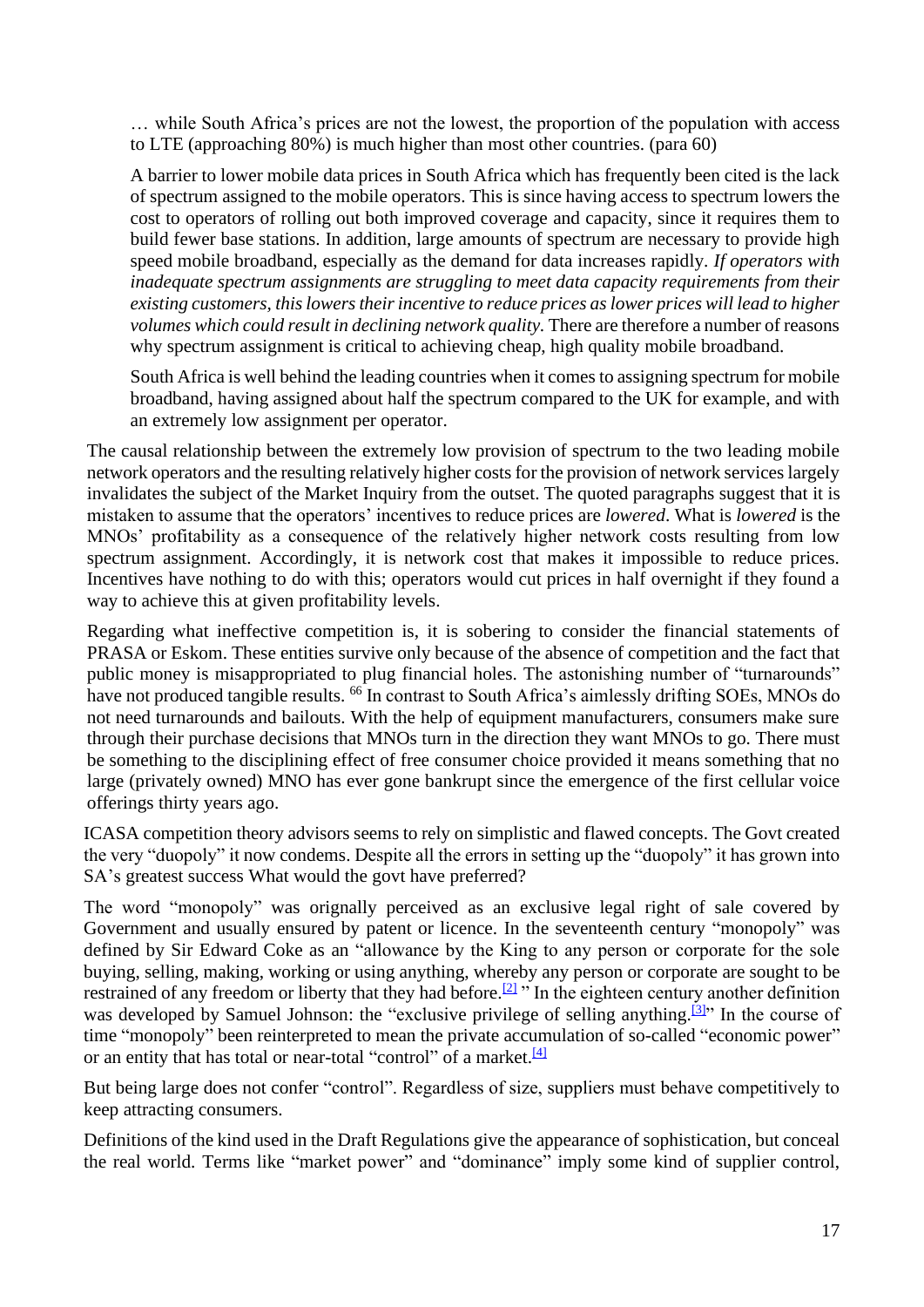whereas if there is relative freedom of entry, only consumers have market power. They wield it ruthlessly over the world's largest enterprises. They hire and fire them by the minute.

There are countless examples of consumer market power being mightier than firms with so-called market dominance, for instance:

- 1. Consumer fired the once mighty IBA and employed Microsoft and Apple instead.
- 2. There was a succession of "monopolistic" search engines, like HotBot, Excite, WebCrawler, Ask Jeeves, Ask.com, Yahoo, Dogpile, AltaVista, Lycos, MSN Search, Bing, AOL Search, Infoseek, Go.com, Netscape, MetaCrawler, All The Web, and Bing. Then along came Google. Consumers loved Google so much – which is their right – that it now "dominates". But in reality it is the consumers who dominate, not Google which could be overthrown by a popular competitor at any time. When markets are contestable "market power" is exclusively "consumer power".
- 3. For a timeline see *<https://www.wordstream.com/articles/internet-search-engines-history>*.
- 4. The once mighty Encyclopedia Britanica became an old person's memory, because consumers "voted" against it with their Rands.
- 5. Movie houses and drive-ins have largely been replaced by multiple alternatives.
- 6. Juke boxes made way for records, which were defeated by cassettes, until CDs disposed of them, and now we have YouTube and Spotify.
- 7. Former regulated monopoly Telcom now begs for protection and subsidies.
- 8. Former SAA regulated monopoly has all but vanished.
- 9. Law reports have been pulped or retained for display purposes.
- 10. Outspan oranges have been replaced by multiple citrus fruits.
- 11. Rainbow chickens, once a near sole supplier, has been driven out by multiple new entrants.
- 12. Former regulated monopolist SABC now begs for subsidies.
- 13. Agricultural co-ops virtual monopolies have virtually been driven into oblivion by hundreds of commercial alternatives.

The FMF submits that in the quest to create the best conditions for consumers to reap value through better and cheaper services, the regulator must principally be agnostic regarding the distribution of market share (however defined) to individual MNOs as a result of consumer choice and competitive rivalry. It should also be agnostic with respect to how many MNOs play in the market, provided that markets are competitive, which is to say that markets are contestable. South Africa's mobile market is and has always been highly competitive by any standards, which is why the notion of "market failure" is unwarranted.

The Coase invariance thesis (better known as the Coase theorem), which goes back to the works of Nobel laureate Ronald Coase, states that the initial distribution of ownership rights is irrelevant because the market outcome will always reach the same optimal result from the consumer point of view. It is noteworthy that Coase used the example of regulation of spectrum assignment in the US broadcasting industry in his famous paper "The Federal Commission of Communications" published in 1959 $2$  in which he developed the basis for the Coase theorem which in its ultimate version was published in the even more famous paper "The Problem of Social Cost" published in 1960.<sup>3</sup>

<sup>2</sup> RH Coase (1959): "The Federal Communications Commission." The Journal of Law & Economics. 3: 1-40.

<sup>3</sup> RH Coase (1960): "The Problem of Social Cost". *Journal of Law and Economics*. **3** (1): 1-44.